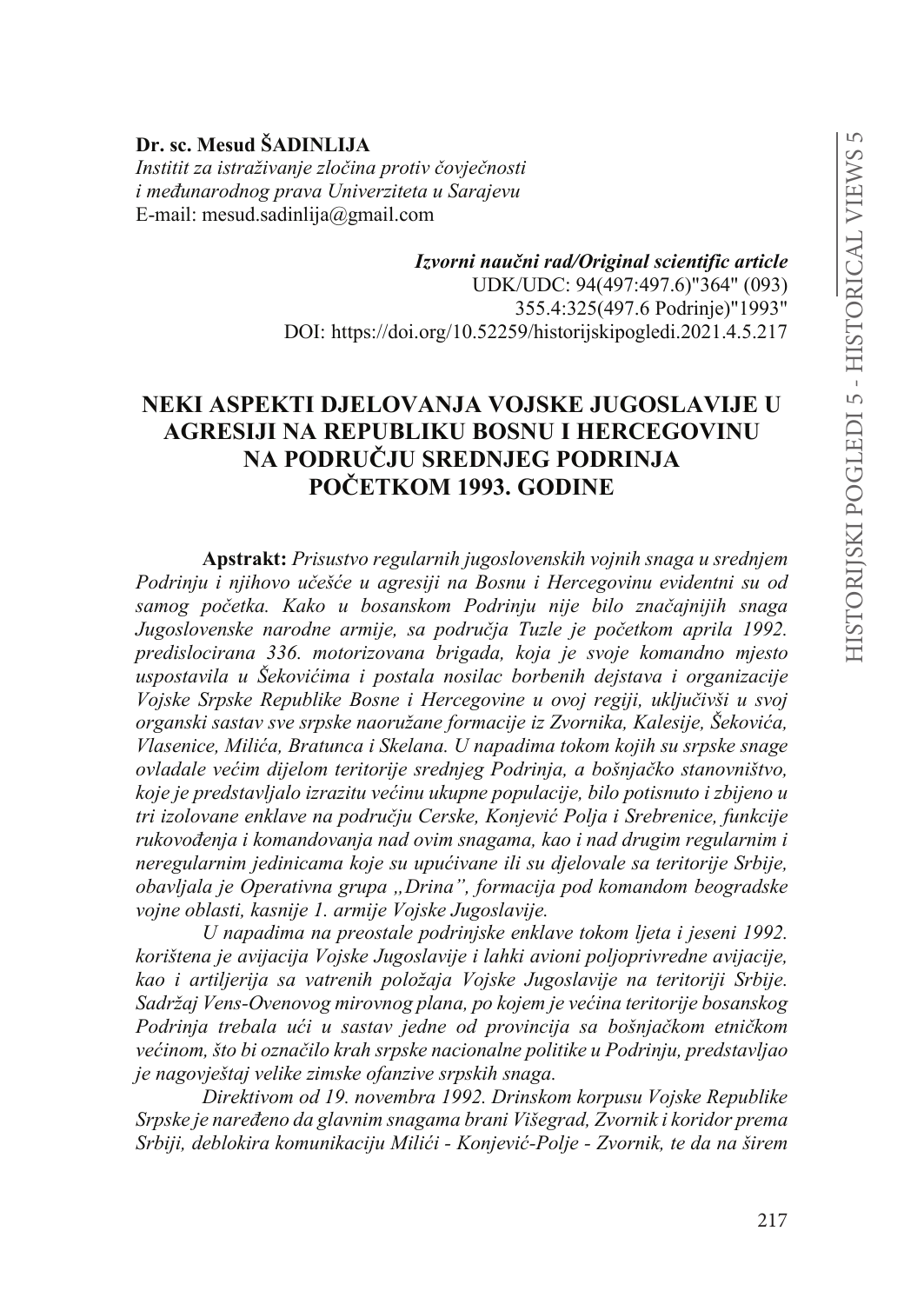*prostoru Podrinja iznuruje neprijatelja, nanosi mu što veće gubitke i prisili ga da* "sa muslimanskim stanovništvom napusti prostore Birača, Žepe i Goražda". *Na osnovu ovog direktivnog akta planirana ofanzivna borbena dejstva srpskih snaga u srednjem Podrinju, započeta tokom novembra i okončana sporazumom o demilitarizaciji Srebrenice u aprilu 1993. godine, prema dokumentima Vojske Republike Srpske imala su tri sukcesivne faze kodnih naziva: "PROBOJ", "PESNICA" i "UDAR".*

*8SUNRV ]QDþDMQLP DQJDåRYDQLP VQDJDPD RIDQ]LYD Ä352%2-" nije tekla prema planu, a u kontranapadima su snage Armije Republike Bosne i Hercegovine tokom decembra oslobodile veliki broj naseljenih mjesta, da bi do 9. januara 1993. ovladale srpskim uporištima u zahvatu komunikacije Bratunac*  - *Kravica i tako fizički povezale sve dijelove slobodne teritorije. Tada je pokrenuta nova faza ofanzive kodirana nazivom "PESNICA", koja osim stabilizacije srpske odbrane Bratunca nije ostvarila postavljene ciljeve, dok su s druge strane snage Armije Republike Bosne i Hercegovine izbile na dio državne granice sa Srbijom u rejonu Skelana. U završnoj fazi ofanzive, kodiranoj nazivom "UDAR", u borbe u srednjem Podrinju na teritoriji Bosne i Hercegovine Reposredno se uključila Vojska Jugoslavije. Iz pravca Bratunca prema Srebrenici zadejstvovane su snage iz sastava OG "Drina" i dijelovi drugih jedinica 1. armije Vojske Jugoslavije, koja je u Ljuboviji uspostavila istureno komandno mjesto. U srednjem Podrinju su operisali i dijelovi Korpusa specijalnih jedinica Vojske Jugoslavije, za vrijeme ofanzive stacionirani u rejonu Skelana. Sa te strane, iz pravca Skelana prema Srebrenici djelovale su i snage iz*  sastava Užičkog korpusa 2. armije Vojske Jugoslavije.

*Kada su snage Armije Republike Bosne i Hercegovine bile potisnute sa Većeg dijela teritorije i zajedno sa masom bošnjačkih civila sabijene na šire* gradsko područje Srebrenice, jedinice Vojske Jugoslavije mogle su biti povučene na teritoriju svoje države. Ofanziva je okončana potpisivanjem sporazuma o *demilitarizaciji Srebrenice.*

Ključne riječi: *Bosna i Hercegovina, Vojska Jugoslavije, agresija, Podrinje, Srebrenica, Udar.*

## **SOME ASPECTS OF ACTIVITY OF THE ARMY OF YUGOSLAVIA IN THE AGGRESION AGAINST REPUBLIC BOSNIA AND HERZEGOVINA ON THE TERRITORY OF CENTRAL PODRINJE IN THE BEGINNING OF 1993.**

**Abstract:** *The presence of regular Yugoslav military forces in central Podrinje and their participation in the aggression against Bosnia and Herzegovina have been evident from the very beginnings. As there were no significant forces of the Yugoslav People's Army in Bosnian Podrinje, in the beginning of April 1992 the 336th Motorized brigade was dislocated from the*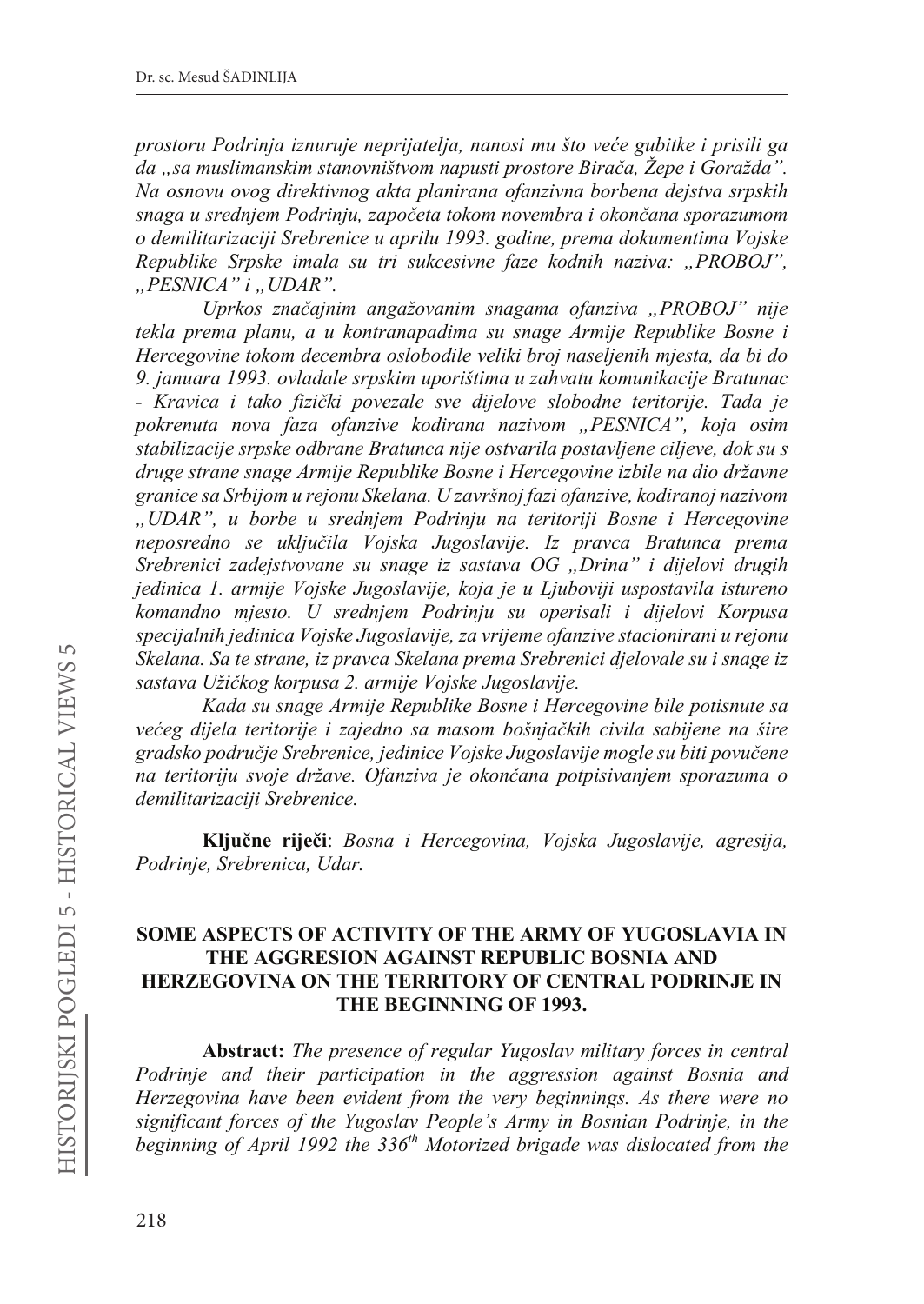area of Tuzla and it established its command post in Šekovići, thus becoming the *bearer of battle activities and organization of the Army of the Serb Republic of Bosnia and Herzegovina in this region, including in its organic composition all*  Serb armed formations from Zvornik, Kalesija, Šekovići, Vlasenica, Milići, *Bratunac and Skelani. In the attacks during which the Serb forces gained control over a broader area of Central Podrinje, and the Bosniak population, which constituted a pronounced majority of the overall population, was suppressed and reduced to three isolated enclaves on the territory of Cerska, Konjević Polje and Srebrenica, the function of leading and commanding these forces, as well as other regular and irregular units which were directed or acted from the territory of Serbia, was conducted by the Operative group "Drina", a formation under the command of the Belgrade military zone, later the 1st Army of the Yugoslav Army.* 

In the attacks on the remaining enclaves of Podrinje during the summer *and autumn of 1992 the aviation of the Yugoslav Army was employed along with lighter jets of agricultural aviation, as well as artillery from the firing positions of the Yugoslav Army on the territory of Serbia. The contents of the Wance-Owen peace plan, according to which the greater part of the Bosnian Podrinje was supposed to be included into one of the provinces with a Bosniak ethnic majority, which would have spelt the end of the Serb national policy in Podrinje, represented an announcement of a large winter offensive of the Serbian forces.*

*With a directive issued on 19 November 1992 the Drina corps of the Army of Republika Srpska was ordered to defend Višegrad, Zvornik and the corridor towards Serbia with its main forces, to deblock the communication on the line Milići – Konjević Polje – Zvornik, and to exhaust the enemy on the broader area of Podrinje, inflict upon him as much loss as possible, and force him to "leave the areas of Birač, Žepa and Goražde together with the Muslim population". On the basis of this directive act, the planned offensive military activities of the Serb forces in Central Podrinje, initiated during November and finished with the agreement on the demilitarization of Srebrenica in April 1993, according to the documents of the Army of Republika Srpska, had three successive phases codenamed: "PROBOJ" (Breakthrough), "PESNICA" (Fist) and "UDAR" (Assault).*

*Despite the significant engaged forces, the offensive "PROBOJ" did not go according to plan, and in the counterattacks during December the forces of the Army of the Republic of Bosnia and Herzegovina liberated a large number of settled places, and until 9 January 1993 gained control over Serb strongholds in the communication region of Bratunac – Kravica, and thus physically connected all parts of the liberated territory. Then a new offensive was launched, codenamed "PESNICA", which, aside from the stabilization of the Serb defence of Bratunac, did not achieve its stated goals, while on the other side the forces of the Army of the Republic of Bosnia and Herzegovina arrived to the part of the state border with Serbia in the region of Skelani. In the final phase of the offensive, that bore the code name of "UDAR", the Army of Yugoslavia directly*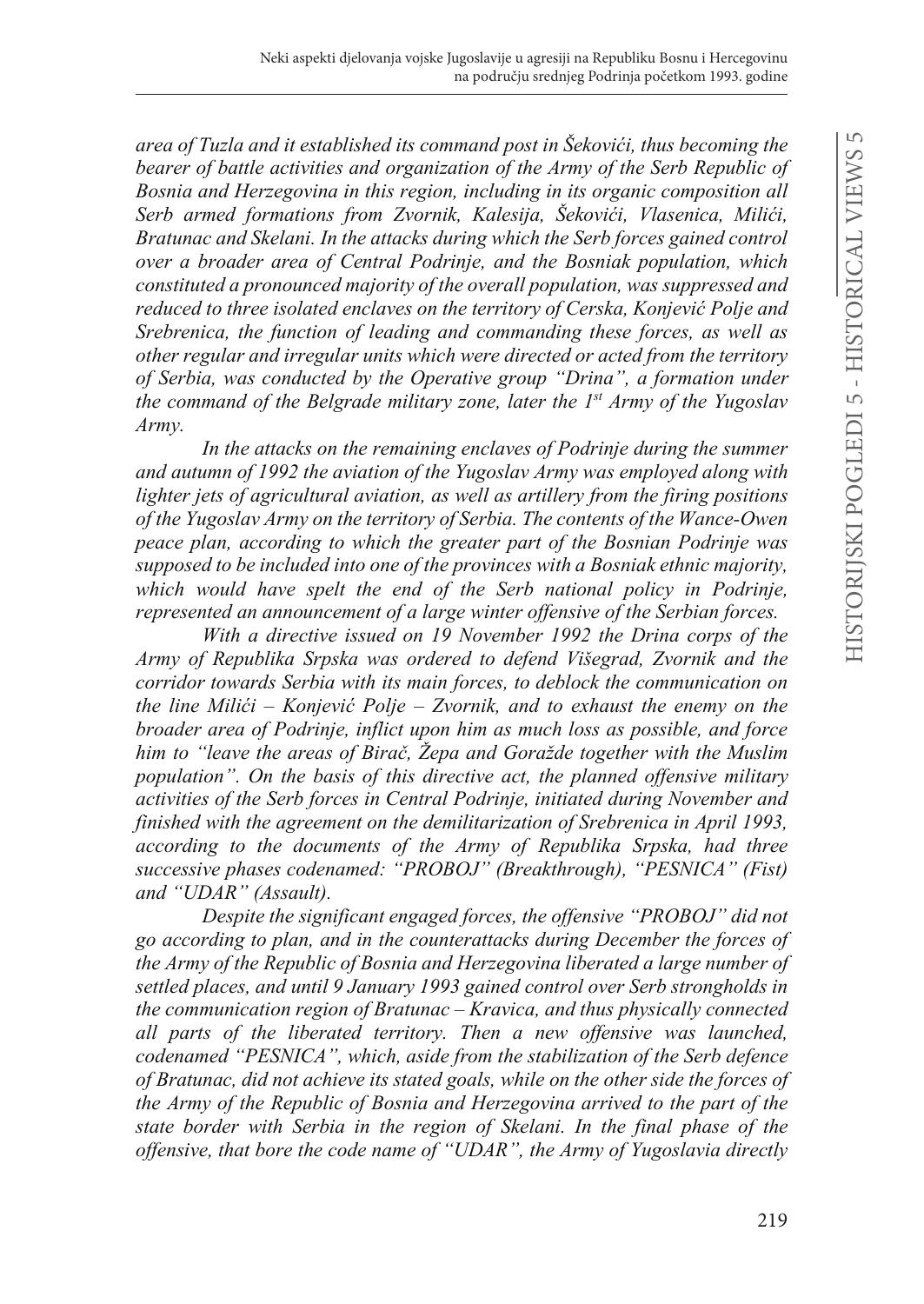*joined the fighting in Central Podrinje on the territory of Bosnia and Herzegovina. From the direction of Bratunac towards Srebrenica the forces from the composition of OG "Drina" and parts of other units from the 1st Army of the Yugoslav Army were active, which established a command outpost in Ljubovija. In central Podrinje parts of the Special units corps of the Yugoslav Army also operated, and during the offensive they were stationed in the region of Skelani. From that side, from the direction of Skelani towards Srebrenica, the forces from the composition of the Užice corps of the 2nd Army of the Yugoslav Army were also active.*

*When the forces of the Army of the Republic of Bosnia and Herzegovina were suppressed from the larger part of the territory and together with the masses of Bosniak civilians restricted to the broader town area of Srebrenica, the units of the Yugoslav Army could retreat to the territory of their state. The offensive was concluded with the signing of the agreement about the demilitarization of Srebrenica.*

**Key words**: *Bosnia and Herzegovina, Army of Yugoslavia, aggression, Podrinje, Srebrenica, Udar (Assault).*

#### **Uvod**

U bosanskom Podrinju, sve do Bijeljine u kojoj su bile stacionirane neke jednice iz sastava tuzlanskog 17. korpusa, početkom 1992. nije bilo garnizona Jugoslovenske narodne armije (JNA), niti snaga ove vojske znatnijih od posada na pojedinim radio-relejnim čvorištima i centrima veze ili manjih izdvojenih sastava na obezbjeđenju različitih vojnih skladišta. Sa jedinicama JNA koje su u drugoj polovini 1991. povučene iz Slovenije i Hrvatske i raspoređene na teritoriji Bosne i Hercegovine došla je i 4. oklopna brigada iz Jastrebarskog. Jedinica je ušla u sastav 17. korpusa i bila stacionirana u rejonu Aerodroma Dubrave, sa osnovnim zadatkom kontrole i obezbjeđenja aerodroma i putne komunikacije Tuzla - Kalesija - Zvornik. Ova brigada je krajem 1991. preformirana i preimenovana u 336. motorizovanu brigadu.<sup>1</sup> Uoči održavanja referenduma o nezavisnosti Bosne i Hercegovine, koji je očekivan kao prelomni trenutak u razvoju krize i vjerovatna nulta tačka početka širih sukoba na njenom području, jedan oklopni bataljon 336. brigade je krajem februara upućen u Podrinje sa zadatkom da posjedne i obezbjedi ključne privredne, energetske, komunikacijske i druge objekte na području Zvornika.<sup>2</sup> Cijela 336. brigada je do 21. aprila 1992.

<sup>1</sup> International Criminal Tribunal for the former Yugoslavia - Sudski spisi: http://icr.icty.org/ (dalje: ICTY), Komanda 2. VO, *Referat o stanju borbene gotovosti komandi, jedinica i ustanova 2. vojne oblasti*, str.pov.broj: 09/63-26, 23.01.1992; *Ratni put 4. oklopne brigade JNA*, http://www.srpskioklop.paluba.info/ratniput4okbr/4.okbr.htm.

<sup>2</sup> ICTY, Predmet Milosevic (IT-02-54) - Izjava svjedoka - B-1804, http://www.icty.org/x/cases/slobodan\_milosevic/proswitness/bcs/mil-wit-B-1804.htm.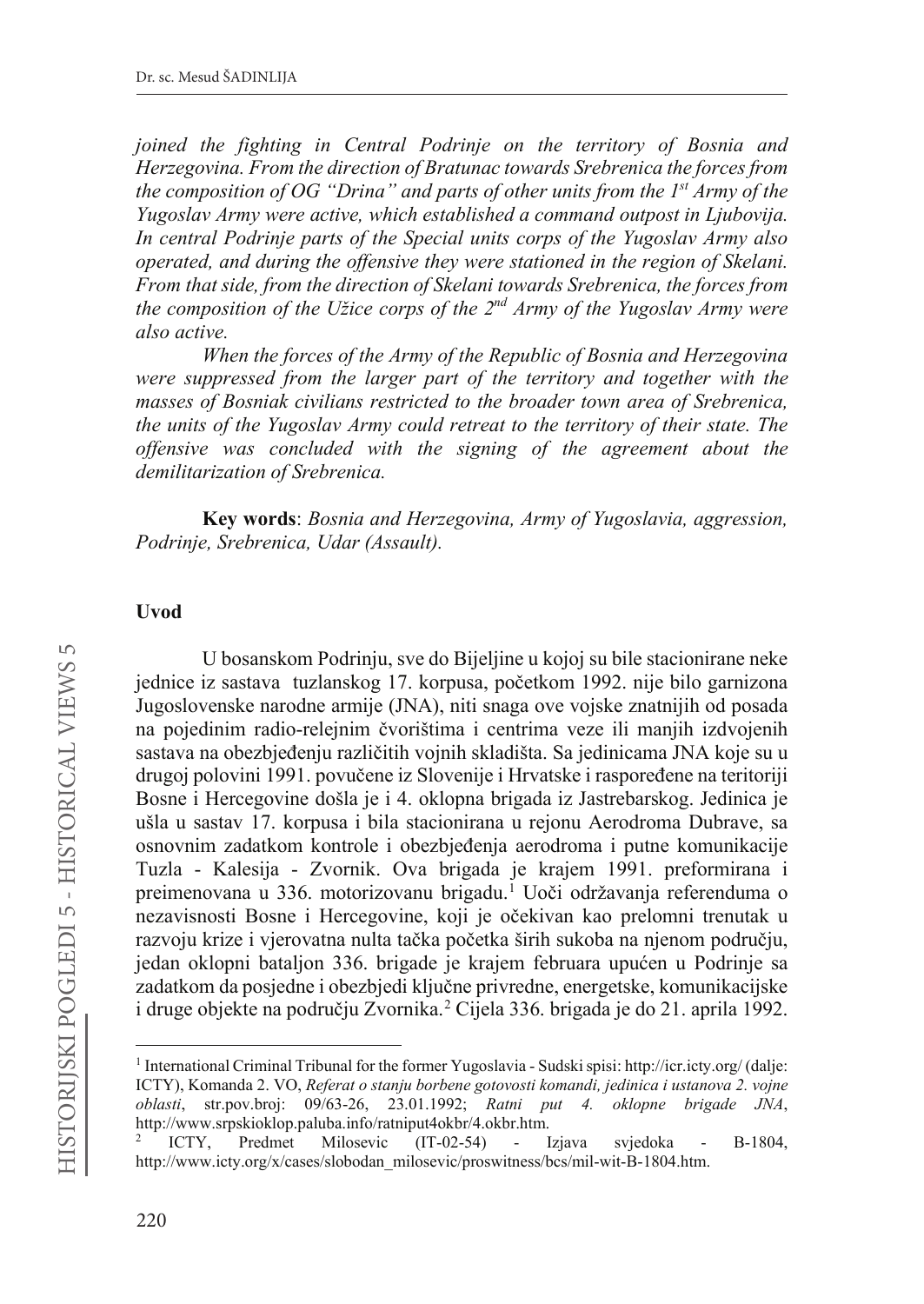predislocirana na područie Šekovića, a u njen sastav je uključen i jedan mehanizovani bataljon sremsko-mitrovačke 453. mehanizovane brigade iz sastava novosadskog 12. korpusa.<sup>3</sup> Nakon početka oružanog sukoba u Bosni i Hercegovini, ova brigada JNA je u svoj sastav prihvatila i objedinila sve lokalne srpske snage nastale na područiu na kojem je djelovala, što je formalizovano 19. maja 1992. formiranjem Birčanske pješadijske brigade Vojske Srpske Republike Bosne i Hercegovine (VSrRBiH), brojnosti 12.000 boraca, sa zonom odgovornosti na području Zvornika, Kalesije, Šekovića, Vlasenice, Milića, Bratunca i Skelana.<sup>4</sup> Birčanska brigada je bila okosnica vojne organizacije i borbenih dejstava u svojoj zoni odgovornosti, ali i nosilac provođenja politike etničkog čišćenja i masovnih zločina nad civilnim stanovništvom.<sup>5</sup>

Osim navedenih oblika prisustva i djelovanja jugoslovenske oružane sile na bosanskoj obali Drine, njeno neposredno aktivno učešće, kao i borbena i logistička podrška sa teritorije Srbije snagama angažovanim u Bosni i Hercegovini, bili su prakticirani od početka agresije. Komanda 17. korpusa JNA, u maju 1992. preimenovanog u Istočno-bosanski korpus VSrRBiH, početkom aprila je izmještena iz Tuzle u Ugljevik, a zatim u Bijeljinu, i bila je u tom početnom periodu rata slabo uvezana sa svojim snagama u srednjem Podrinju. Zato su one, kao i sve druge jedinice iz sastava JNA, srpske TO, kao i različite dobrovoljačke i specijalne jedinice koje su djelovale na ovom području objedinjene pod komandom Operativne grupe "Drina", čije je komandno mjesto bilo u Gučevu, u Srbiji.<sup>6</sup> OG "Drina" se javlja i nakon toga u izvorima koji svjedoče o borbenom djelovanju i drugim oblicima oružane agresije Vojske Jugoslavije na području Bosne i Hercegovine.<sup>7</sup>

<sup>3</sup> *Ratni put 4. oklopne brigade JNA*, http://www.srpskioklop.paluba.info/ratniput4okbr/4.okbr.htm. <sup>4</sup> ICTY, Komanda 1. birčanske pješadijske brigade, Referat povodom obilježavanja Dana *formiranja DK*, str.pov.broj: 14-770-1/93, 30.10.1993; Ova brigada je bila jezgra iz koje su u daljem toku rata izdvojene i kao samostalne jedinice formirane zvornička, bratunačka i druge brigade kasnijeg Drinskog korpusa VRS. Mesud Šadinlija, *Između pravde i realpolitike: odnos mirovnih planova i vojnih operacija u Bosni i Hercegovini 1992-1995*, Institut za istraživanje zločina protiv čovječnosti i međunarodnog prava Univerziteta u Sarajevu, Sarajevo 2018, 240. (dalje: M. Šadinlija, *Između pravde i realpolitike*).

 $5$  Sedmicu nakon preformiranja brigade, njen komandant major Svetozar Andrić izdao je naređenje bataljonu iz Osmaka kojim se "na osnovu ukupne situaciju na ratištu SAO Birač" naređuje između ostalog: "Izvršite iseljenje žena i djece iz muslimanskih sela u Kalesiju i Gračanicu, a muškarce odvoditi u sabirne centre". ICTY, Komanda brigade Birač, *Komandantu lpb Osmaci*, 26.05.1992.

<sup>&</sup>lt;sup>6</sup> Ričard Batler je u svom izvještaju za ICTY iznio pretpostavku da je OG "Drina" bila komandni resurs 1. vojne oblasti sa sjedištem u Beogradu, odnosno privremena formacija potčinjena ovoj vojnoj oblasti. ICTY, Ričard Batler, *Iskaz o vojnim događajima u Srebrenici (revizija) - operacija "KRIVAJA-95"*, 10; ICTY, *Predmet Milosevic (IT-02-54) - Izjava svjedoka - B-1804*, https://www.icty.org/x/cases/slobodan\_milosevic/proswitness/bcs/mil-wit-B-1804.htm

<sup>(13.01.2021);</sup> Zaštićeni svjedok 162 u procesu protiv Ljubiše Beare: Tako se radilo od 1992, HAG, 27.03.2007, http://arhiva.sensecentar.org/vijesti.php?aid=4477 (13.01.2021); *Ratni put 4. oklopne brigade JNA*, http://www.srpskioklop.paluba.info/ratniput4okbr/4.okbr.htm (13.01.2021).

 $7$  O formacijskom razvoju OG "Drina", čije je komandno mjesto iz Gučeva premješteno u Valjevo, pisao je historičar Bojan Dimitrijević, mada u njegovom radu nema podataka o djelovanju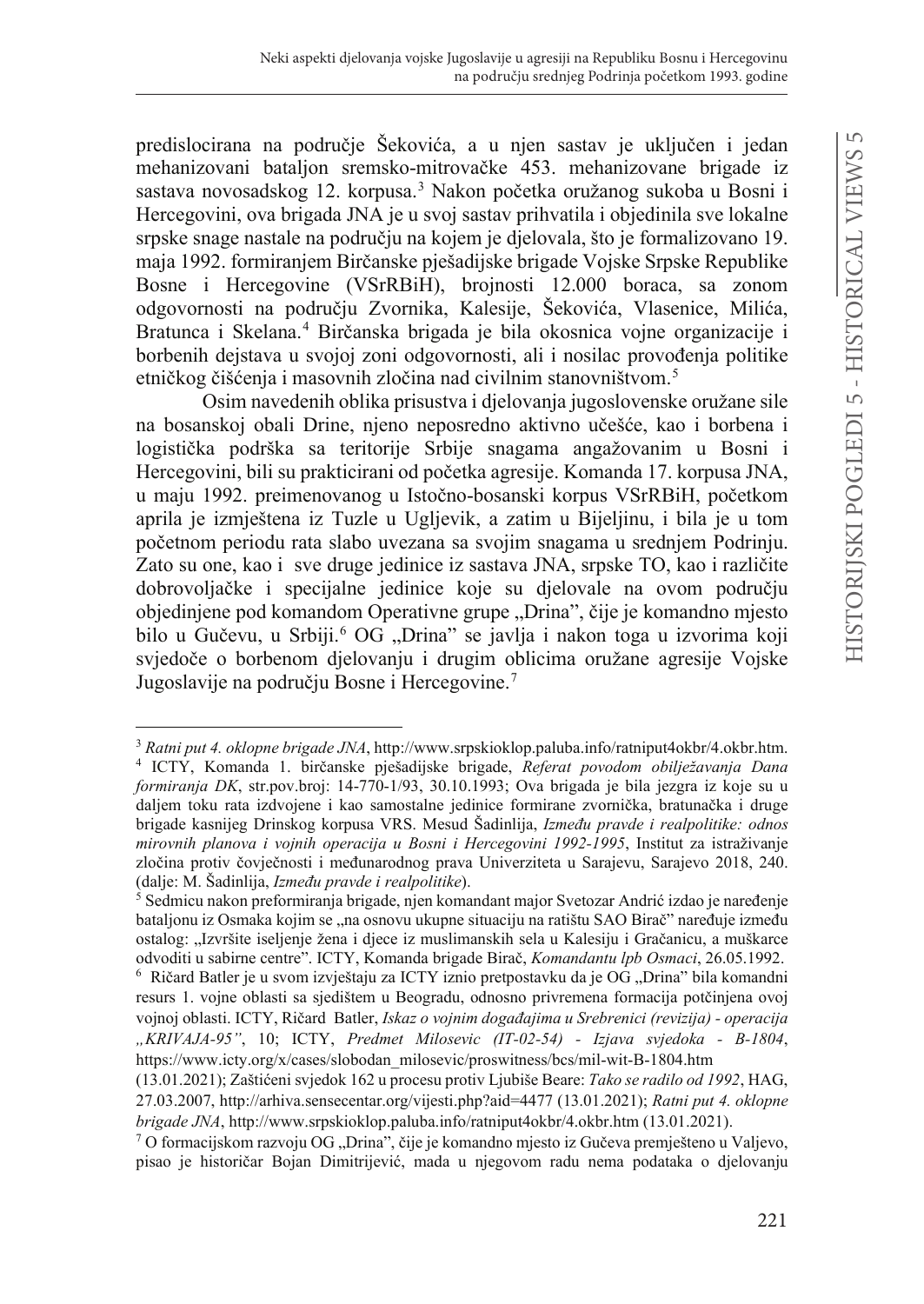Tokom proljeća i početkom lieta 1992. oružane formacije zadejstvovane u funkciji ostvarenja srpskih nacionalnih ciljeva u Podrinju uspjele su ovladati većinom gradova i naseljenih mjesta. U srednjem Podrinju bošnjačko stanovništvo, koje je inače predstavljalo izrazitu većinu ukupne populacije, održalo se u tri izolovane enklave na područiima Srebrenice. Koniević Polia i Cerske, koje su branile u međuvremenu od mjesnog stanovništva organizovane snage Teritorijalne odbrane, odnosno Armije Republike Bosne i Hercegovine (ARBiH). Početkom jeseni 1992. pojačani su napadi na podrinjske enklave, i njima su bili izloženi vojni položaja branilaca ali i civilna naselja i stanovništvo.8 U napadima je korištena avijacija Vojske Jugoslavije, kao i lahki avioni poljoprivredne avijacije, iz kojih su po naseljima bacane bombe i jake eksplozivne naprave.<sup>9</sup> Teritorija Bosne i Hercegovine takođe je tučena vatrom sa artiljerijskih položaja Vojske Jugoslavije na teritoriji Srbije, u rejonima Tare i Perućca.<sup>10</sup> Nakon toga na međunarodnim pregovaračkim stolovima našao se Vens-Ovenov mirovni plan, sa nagovještajem da bi većina teritorije bosanskog Podrinja trebala ući u sastav jedne od provincija sa bošnjačkom etničkom većinom. Takav ishod značio bi krah srpske nacionalne politike u Podrinju i onemogućio ostvarenje većine njenih strateških ciljeva u Bosni i Hercegovini. Bio je to siguran znak da će tokom zime 1992/1993. težište djelovanja srpskih snaga u Bosni i Hercegovini biti upravo na području Podrinja.

## **Ofanziva srpskih snaga**

Direktivom broj 4 Glavnog štaba Vojske Republike Srpske (VRS) od 19. novembra 1992. definisani su prioritetni zadaci u aktuelnoj vojno-političkoj situaciji. Između ostalog Drinskom korpusu VRS-a (DK) naređeno je da glavnim

222

operativne grupe u početnom periodu rata. Krajem 1992. ova operativna grupa trebala je objedinjavati snage angažovane na obezbjeđenju granice i graničnog područja uz Drinu. U 1993. OG "Drina" je dobila formaciju ranga divizije, u koju su ušle loznička 169. i Šabačka 544. motorizovana brigada, 15. granični bataljon i 58. pontonirska četa R-klasifikacije, sve iz Novosadskog korpusa, kao i 208. mešoviti artiljerijski puk iz Užičkog korpusa. Ovim sastavom komandovali su pukovnik Ratko Đokić, a potom general-major Tomislav Šipčić. OG "Drina" je 1994. godine preformirana u Drinsku diviziju. Bojan Dimitrijević, Jedinice Garnizona Valjevo 1945-2005, *Glasnik*, br. 40, Istorijski arhiv, Valjevo 2006, 67-89. (dalje: B. Dimitrijević, *Jedinice Garnizona Valjevo 1945-2005*).

<sup>&</sup>lt;sup>8</sup> M. Šadinlija, *Između pravde i realpolitike*, 238-260.

<sup>&</sup>lt;sup>9</sup> Dejstvujući eksplozivnim napravama bačenim iz dva mala aviona poljoprivredne avijacije po Konjević Polju i Čerskoj 9. novembra je ubijeno 15 civila, žena i djece. Arhiv Armije Republike Bosne i Hercegovine (dalje: AARBiH), GŠARBiH, *Informacija o toku borbenih dejstava na teritoriji Republike Bosne i Hercegovine za period od 24 sata dana 09.11.1992. godine*, str.pov.broj: 02/422-178-a, 10.11.1992.

<sup>&</sup>lt;sup>10</sup> Od dejstva artiljerije Vojske Jugoslavije sa vatrenih položaja u Srbiji 13. novembra 1992. u Potočarima je ubijeno 6 i ranjeno više civila. AARBiH, GŠARBiH, *Informacija o toku borbenih dejstava na teritoriji Republike Bosne i Hercegovine za period od 24 sata dana 13.11.1992. godine*, str.pov.broj: 02/422-182-a, 14.11.1992.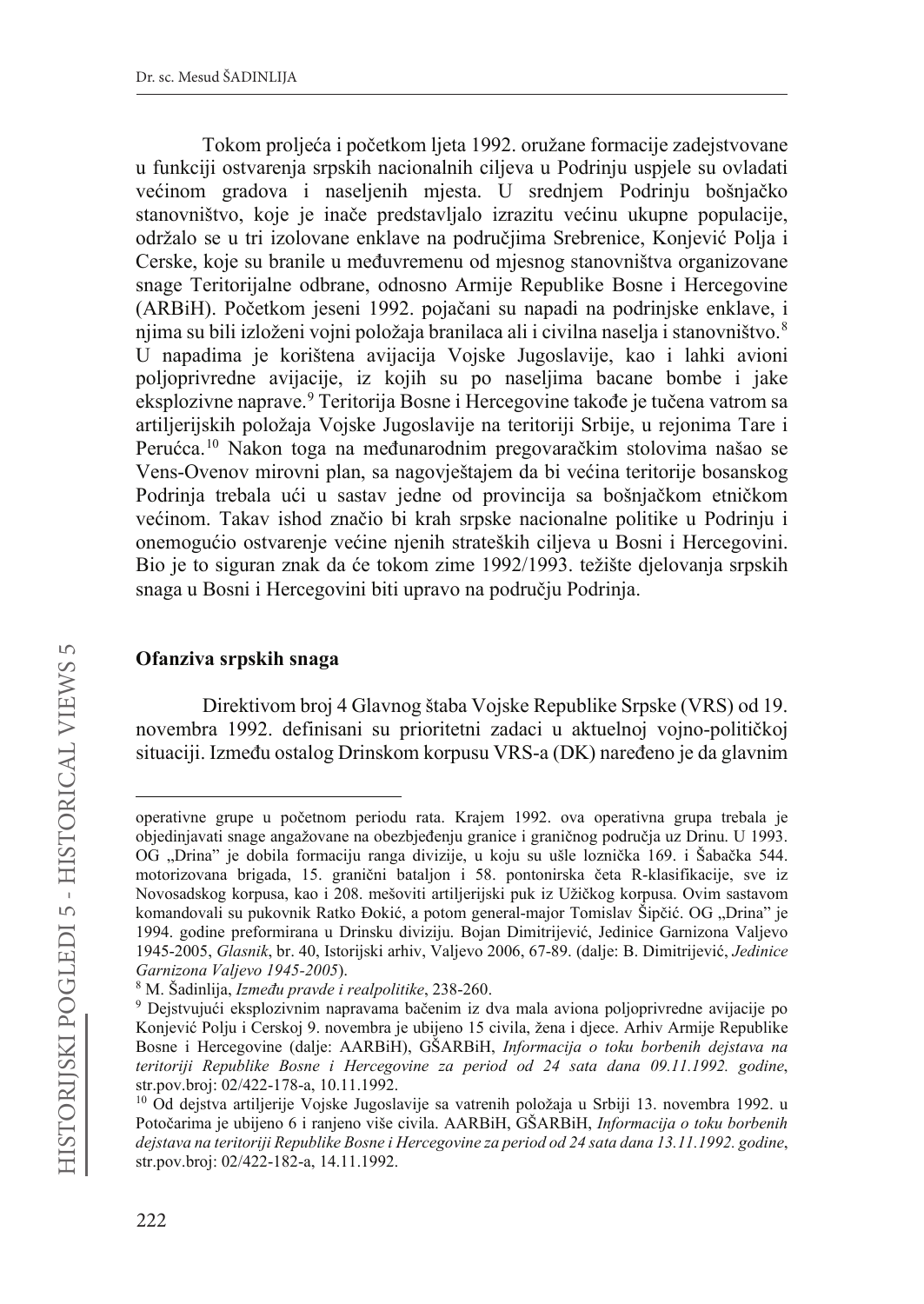snagama brani Višegrad, Zvornik i koridor prema Srbiji, a ostalim snagama *na širem prostoru Podrinja iznuravati neprijatelja, nanositi mu što veće gubitke i prisiliti ga da sa muslimanskim stanovništvom napusti prostore Birača, Žepe i Goražda. Prethodno ponuditi razoružavanje borbeno sposobnih i naoružanih muškaraca, a ako ne pristaju - uništiti ih*. Naređeno je i deblokiranje komunikacije Milići - Konjević-Polje - Zvornik.<sup>11</sup>

Ova ofanzivna borbena dejstva srpskih snaga u srednjem Podrinju, započeta tokom novembra i okončana sporazumom o demilitarizaciji Srebrenice u aprilu 1993. godine, prema dokumentima VRS-provinijencije imala su tri sukcesivne faze kodnih naziva: "PROBOJ", "PESNICA" i "UDAR".<sup>12</sup> Neki autori ova borbena dejstva nazivaju jedinstvenim nazivom operacija  $...$ PODRINJE-93". $13$ 

U prvoj fazi ofanzive snage VRS-a su stvarale taktičke pretpostavke za odlučujuće napade, koje su pokrenule početkom decembra. Glavne snage DK-a sa pojačanjima iz sastava 1. krajiškog korpusa (1. KK), 2. krajiškog korpusa (2. KK) i Istočno-bosanskog korpusa (IBK) napade su usmjerile prema Pobuđu, Glogovoj planini i komunikaciji Nova Kasaba - Konjević Polje - Drinjača, a pomoćne prema Cerskoj i Kamenici.<sup>14</sup> Sve to, uz ozbiljnu pripremu dejstava, koja je podrazumijevala i upoznavanje učesnika operacije sa njenim ciljem i značajem "za srpski narod ovoga prostora pa i šire", nije donijelo očekivane rezultate. Desilo se upravo suprotno, pa su snage ARBiH u borbenim dejstvima poduzetim od 13. do 17. decembra oslobodile veliki broj sela na području općina Srebrenica i Bratunac i stigle na oko tri kilometra od Bratunca. Ratni plijen je bio bogat, a u uslovima oskudice i gladi koja je nastupala kao posljedica dubokog okruženja ovog područja od strane VRS-a, posebno dragocjen njegov dio bilo je nekoliko tona zaplijenjene hrane. Do 24. decembra snage ARBiH su u faktičko okruženje stavile i jako srpsko vojno uporište na području Kravice. Jedinice VRS-a grupisane za operaciju "PROBOJ" odmah su preduzele kontranapad. Artiljerijsku podršku i ovom prilikom je davala Vojska Jugoslavije sa desne obale Drine.<sup>15</sup>

<sup>11</sup> ICTY, GŠVRS, *Naredna dejstva Vojske Republike Srpske, Direktiva Op. broj 4*, str.pov.broj: 02/5-, 19. 11. 1992.

<sup>&</sup>lt;sup>12</sup> ICTY, Komanda Drinskog korpusa, *Analiza operacija* "PESNICA".

<sup>&</sup>lt;sup>13</sup> Autori Danko Borojević i Dragi Ivić u svojoj knjizi o VRS-u ne pozivaju se na izvore za ovakav naziv operacije. Postoji mogućnost da je ovaj naziv korišten u dokumentima Vojske Jugoslavije, ali to je bez uvida u arhivsku građu VJ-a tek slobodna pretpostavka. Danko Borojević i Dragi Ivić, *Vojska Republike Srpske: 12. maj 1992 - 31. decembar 2005*, Srpski ratni veterani opštine Čukarica, Beograd 2014, 247-248. (dalje: D. Borojević, D. Ivić, Vojska Republike Srpske).

<sup>&</sup>lt;sup>14</sup> ICTY, Komanda Drinskog korpusa, Odluka za oslobađanje: Pobuđe, Konjević Polje i Cerska, str.pov.broj: 2-198, 08.12.1992.

<sup>&</sup>lt;sup>15</sup> Nijaz Mašić, *Istina o Bratuncu: Agresija, genocid i oslobodilačka borba 1992-1995*, Općina Bratunac sa privremenim sjedištem u Tuzli, Tuzla 1996, 89-90; Naser Orić, Srebrenica svjedoči i *RSWXåXMH JHQRFLGQDG%RãQMDFLPD XLVWRþQRM%RVQL VUHGQMH3RGULQMH DSULO 2 - septembar*  1994, Općina Srebrenica 1995, 168-169.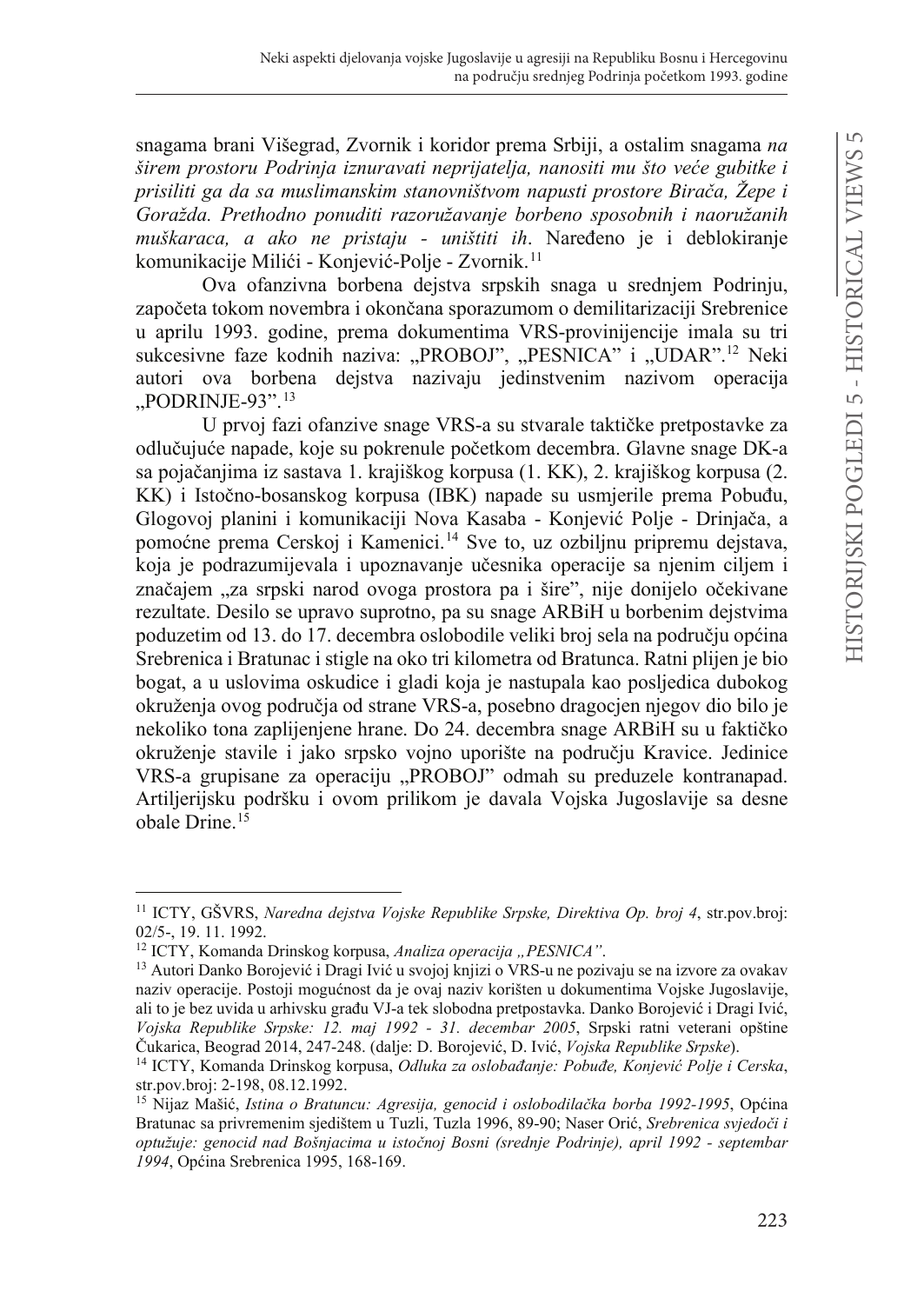Nakon odbijanja kontranapada, jedinice ARBiH su u obnovljenim dejstvima u zahvatu komunikacije Bratunac - Kravica, u periodu od 3. do 9. januara 1993. ovladale Kravicom i nekoliko drugih sela, čime su ostvarile nesmetanu fizičku vezu svih slobodnih teritorija u srednjem Podrinju.<sup>16</sup> Izvršivši korekciju svojih operativnih planova, GŠVRS je donio odluku da pregrupiše snage DK-a i da ih sa ojačanjima iz ostalih korpusa VRS-a usmjeri na glavni pravac Milići - Nova Kasaba - Konjević Polje sa zadatkom da izvrše rasjecanje slobodne teritorije i odvoje prostor Srebrenice od Cerske, ovladaju komunikacijom Milići - Konjević Polje - Zvornik, a zatim postepenim razbijanjem neprijatelja ostvare preostale ciljeve. Pomoćnim snagama je istovremeno trebalo vezivati što veće snage ARBiH.<sup>17</sup> Ova faza operacije kodnog imena "PESNICA" rezultirala je pojačanim napadima VRS-a, od kojih su najjači izvođeni na području Cerske i Kamenice.<sup>18</sup> Borbe u okviru operacije "PESNICA" trajale su do 20. januara i za rezultat imale, po ocjeni Komande DKa, stabilizaciju odbrane Bratunca i stvaranje uslova "za pripremu i izvođenje aktivnih borbenih dejstava ka Kravici i Srebrenici".19 Stvarno, operacija VRS-a nije uspjela, a snage ARBiH su obnovile napade i 16. januara 1993. stigle do mosta u Skelanima, izbivši privremeno na državnu granicu. Do 20. januara zauzele su selo Jezero i desetak okolnih naselja. Ovim je slobodna teritorija u srednjem Podrinju uvećana za novih 100 kvadratnih kilometara i dosegla svoj ratni maksimum površine od 900 kvadratnih kilometara.20

Prodor snaga ARBiH u srednjem Podrinju i njihov privremeni izlazak na dio državne granice sa SR Jugoslavijom i sam po sebi bio bi dovoljan razlog za reakciju srpskih snaga. Politički trenutak u kojem se ovo desilo davao mu je dodatnu težinu i povećavao rizike mogućih posljedica. Pregovori na bazi Vens-Ovenovog mirovnog plana početkom 1993. ušli su u završnu i vrlo ozbiljnu fazu u kojoj su razmatrana pitanja uspostave mira, teritorijalne i ustavne organizacije Bosne i Hercegovine na bazi 10 provincija.21 Srpska strana nastojala je kroz pregovore popraviti ponuđena rješenja u svoju korist i vojni uspjesi ARBiH u Podrinju nisu joj u tom pogledu išli na ruku. Na sjednici Savjeta za usaglašavanje državne politike, održanoj 21. januara 1993. u Beogradu, uz učešće najviših srpskih vojnih i političkih rukovodilaca s obje strane Drine, ocjenjeni su kao ozbiljna prijetnja.22

<sup>16</sup> AARBiH, ŠVK OSRBiH, *Stanje i borbene aktivnosti na teritoriji RBiH - presjek situacije za period 03.01 - 09.01.1993. godine*, pov.broj: 02/1594/4, 10.01.1993; ICTY, Komanda Drinskog korpusa, *Redovni borbeni izvještaj*, str.pov.broj: 01/4-14, 07.01.1993.

<sup>&</sup>lt;sup>17</sup> ICTY, GŠ VRS, *Izvođenje operacije "PESNICA", Naređenje*, str.pov.broj: 02/2-22, 10.01.1993. <sup>18</sup> ICTY, Komanda Drinskog korpusa, *Redovni borbeni izvještaj*, str.pov.broj: 01/4-31, 16.01.1993.

<sup>&</sup>lt;sup>19</sup> ICTY, Komanda Drinskog korpusa, *Analiza operacija* "*PESNICA"*.

<sup>&</sup>lt;sup>20</sup> M. Šadinlija, *Između pravde i realpolitike*, 379.

<sup>&</sup>lt;sup>21</sup> Kasim I. Begić, *Bosna i Hercegovina od Vanceove misije do Daytonskog sporazuma*, Bosanska knjiga, Sarajevo 1997, 109-119.

<sup>&</sup>lt;sup>22</sup> Radovan Karadžić je na ovoj sjednici tvrdio da bi Evropa "veoma rado vidjela kako Alija tuče Srbe; kako ih pobjeđuje na nekim frontovima; zato je drinsko ratište od presudne važnosti za našu krizu. Ako Alija bude imao uspjeha na Drini, Evropa će mu dati određeno vrijeme"; Načelnik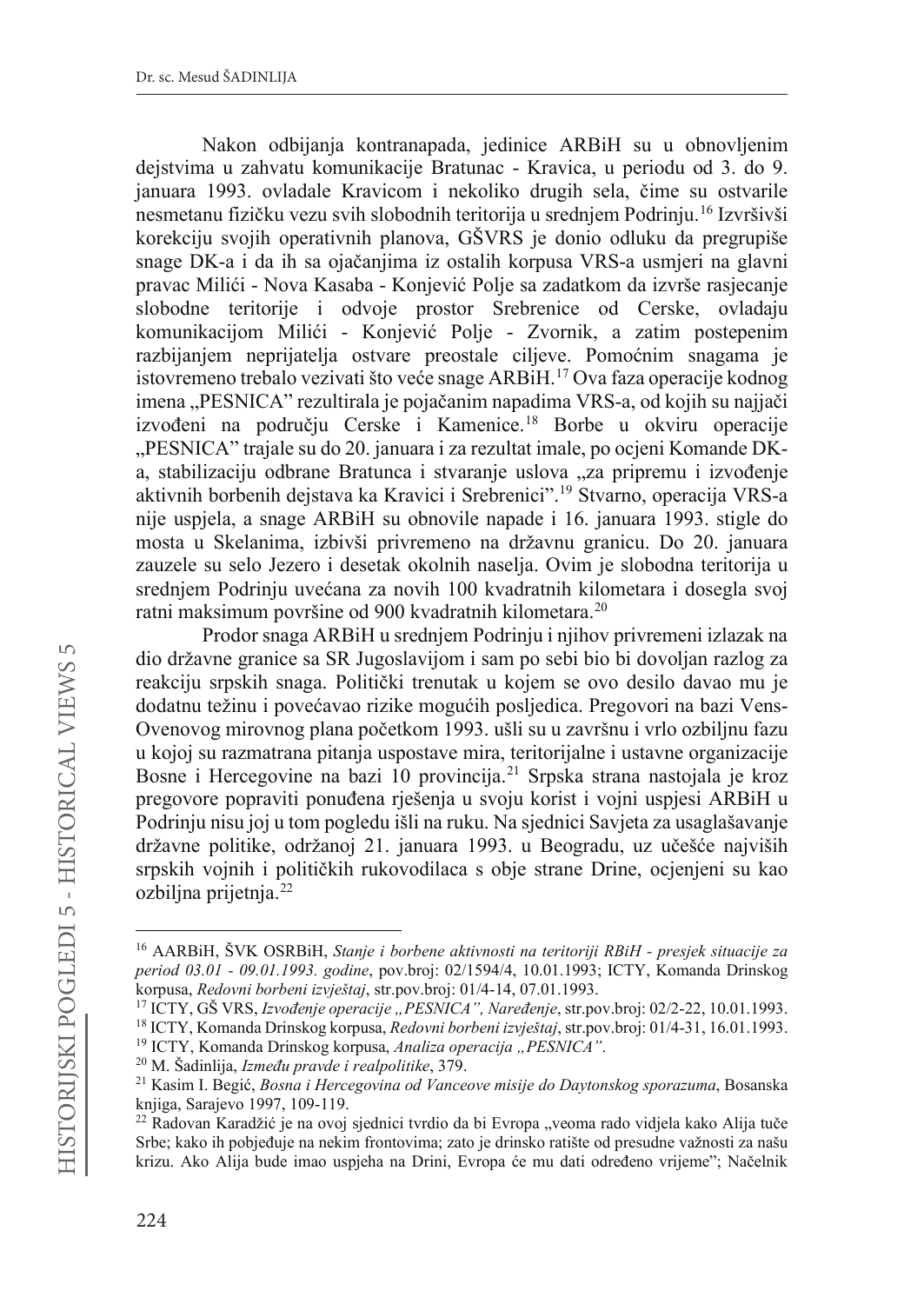Na pomenutom sastanku detalino su razmatrana pitania političke i diplomatske taktike u nastavku mirovnih pregovora. Iz stenograma nije moguće utvrditi je li razmatran i vojni odgovor na izazov u Podrinju ili je to učinjeno naknadno, u nekom užem sastavu, ali je izvjesno da je odgovor razmatran i dogovoren. U borbenom naređeniu GŠVRS-a izdatom 22. januara 1993. godine kao prioritetni cilj postavljeno je što hitnije potpuno čišćenje lijeve obale Drine od snaga neprijatelja "tako da se objekti uz Drinu ne mogu tući ni artiljerijskom vatrom". Suština zamisli bila je da *rezerve Glavnog Štaba Vojske Republike Srpske* svoje glavne snage grupišu na pravcu: Bratunac - Potočari - Srebrenica rudnik boksita (s. Gunjaci), a pomoćne snage na pravcu: s. Skelani - s. Osmače s. Zeleni Jadar - Srebrenica, sa zadatkom da razbiju i unište snage ARBiH u širem rejonu Srebrenice i presjeku slobodnu teritoriju, a zatim u sadejstvu sa snagama DK-a pristupe njihovom postepenom uništavanju i u širem rejonu Cerske i Žepe. Uloga Drinskog korpusa bila je da pomoćnim snagama veže snage ARBiH na dostignutim linijama, a svojim glavnim snagama na pravcima Milići - Sućeska - s. Podravanje, Zvornik - Kamenica - Cerska, Olovo - s. Kamenica, Rudo - Međeđa, Višegrad - Međeđa i Rogatica - Međeđa, izvodi aktivna borbena dejstva, ide u susret *rezervama Glavnog štaba Vojske Republike Srpske* i olakšava njihov prodor. Po završetku napadne operacije DK je trebao preuzeti i obezbjediti teritorije osvojene od strane *rezervi GŠVRS-a*. 23

Po sadržaju i pravcima djelovanja takozvanih *rezervi GŠVRS-a*, kako su definisane citiranim borbenim naređenjem, jasno je da su u pitanju snage iz sastava Vojske Jugoslavije (VJ), čija upotreba uopšte, a na teritoriji druge države pogotovu, nije mogla biti planirana i realizovana bez odobrenja i naređenja političkog i vojnog rukovodstva Jugoslavije i Srbije. Termin *rezerve Glavnog štaba Vojske Republike Srpske* bio je uobičajen u prikrivanju učešća i prisustva jedinica Vojske Jugoslavije u agresiji na Bosnu i Hercegovinu.<sup>24</sup>

Generalštaba VJ-e general Života Panić je vrlo ozbiljno upozoravao prisutne da "Srbi u Bosni i Hercegovini gube i teritoriju i neke značajne objekte. Ovde treba da se dogovorimo šta činiti u tom pravcu. Ovo što se dešava na levoj obali Drine, oko Srebrnice, Bajine Bašte, Bratuncu, itd, to je tako loše, i Vi gospodine Predsedniče da znate, da je to bruka za srpski narod; oni beže, sve napuštaju; onu pomoć koju dajemo u naoružanju, municiju, nalazi se u nekim kućama u selu; nismo mogli da ga izvučemo; mi pripremamo da ga uništimo..." ICTY, Predsednik SRJ, *Stenografske beleške sa proširene sednice Saveta za usaglašavanje stavova o državnoj politici, održane 21. januara 1993. godine*.

<sup>&</sup>lt;sup>23</sup> ICTY, GŠ VRS, *Borbeno naređenje Op.broj 3*, str.pov.broj: 02/5-49, 22.01.1993.

<sup>&</sup>lt;sup>24</sup> Načelnik GŠVRS-a u jednom dokumentu s kraja 1993. godine eksplicitno je naredio: "snage Vojske Jugoslavije tretirati kao rezerve GŠVRS bez obzira na broj, veličinu, snagu, vrstu".ICTY, GŠ VRS, *Dostavljanje redovnih borbenih izvještaja*, str.pov.broj: 02/2-1048; 25.12.1993; Naziv "rezerve GŠVRS" u dokumentima VRS-a s početka 1993. takođe se odnosio na jedinice Vojske Jugoslavije, i to pokazuju brojni izvori. Između ostalih, u aktu izdatom četiri dana nakon pomenutog borbenog naređenja GŠVRS-a lokalni komandant je zahtijevao da se u Bratuncu formira istureno komandno mjesto GŠVRS-a radi objedinjavanja rukovođenja i komandovanja snagama u dolini Drine, jer se s obzirom na broj prisutnih jedinica VRS-a i VJ-a, na dotadašnji način nije moglo raditi. ICTY, Komanda Bratunačke brigade, *Hitno*, str.pov.broj: 2-1942/26, 26.01.1993; U borbenom izvještaju Komande DK-a od 31. januara "snage GŠ VRS" se u zagradi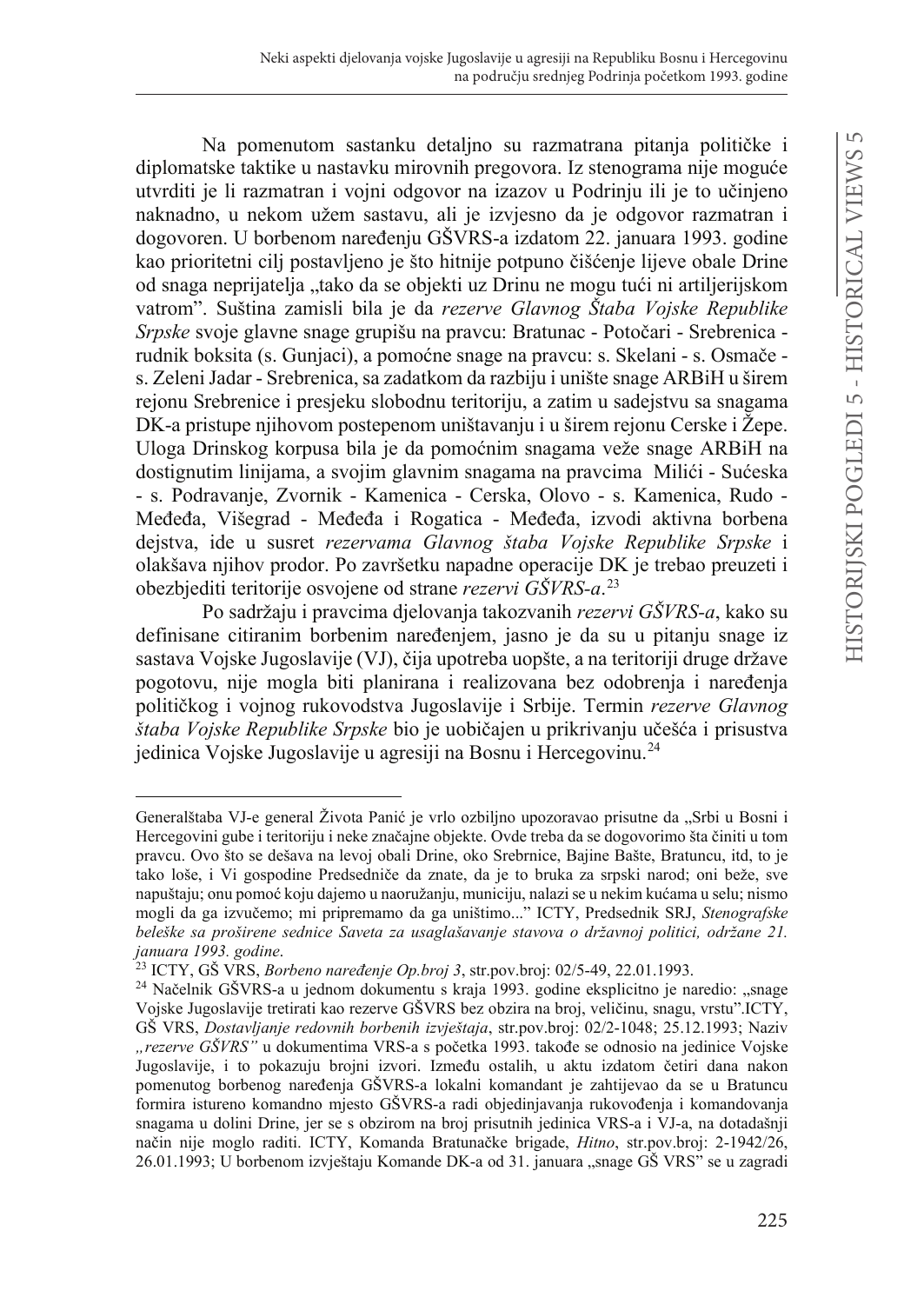Najprije je od strane Vojske Jugoslavije na teritoriji Bosne i Hercegovine upotrebljen njen Korpus specijalnih jedinica i krajem januara 1993. uveden u borbu sa snagama ARBiH koje su izašle na državnu granicu.25 U sastav Korpusa specijalnih jedinica VJ-a ulazile su: 72. specijalna brigada, Gardijska motorizovana brigada, Oklopna brigada i 63. padobranska brigada.26 Dijelovi jedinica iz sastava Korpusa specijalnih jedinica VJ-a učestvovali su u borbenim djestvima u srednjem Podrinju sve do kraja srpske ofanzive. Baza za njihovo djelovanje bila je u Skelanima, gdje su bile smještene i druge specijalne i dobrovoljačke jedinice upotrebljene u napadima i etničkom čišćenju teritorije, a tokom marta i aprila tu su djelovali: odred ruskih dobrovoljaca, dvije čete četnika Srpske radikalne stranke i vjerovatno Jedinica za specijalne operacije MUP-a Srbije. Pripadnicima VJ-a je bilo naređeno da prije ulaska na teritoriju Bosne i Hercegovine skinu oznake VJ-a i stave oznake VRS-a.27

Osim Korpusa specijalnih jedinica, pred početak napada u sastav *rezerve GŠVRS-a* iz 1. armije Vojske Jugoslavije na teritoriji Srbije, na području Loznice, Malog Zvornika i Ljubovije, bili su razmješteni: jedan oklopno-mehanizovani bataljon u Loznici, jedna tenkovska i jedna mehanizovana četa u Ljuboviji, četa

označavaju njihovom stvarnom oznakom: "UK", odnosno Užučki korpus VJ-a. ICTY, Komanda Drinskog korpusa, *Redovni borbeni izvještaj*, str.pov.broj: 4/66, 31.01.1993; Nekoliko profesionalnih vojnih lica poslije rata nastanjenih u beogradskoj opštini Rakovica učestvovalo je u ovoj ofanzivi u jedinicama Vojske Jugoslavije: Babović S. Vukman, rođen u Đakovici, vojnik po ugovoru, bio na ratištu u Skelanima od 03.03. do 05.04.1993; Gobeljić P. Pavić, rođen u Sjenici, podoficir, od 03.03. do 16.03.1993. bio na ratištu u Skelanima; Milanović S. Milomir, rođen u Beogradu, podoficir, od 04.03. do 07.04.1993. bio na ratištu u Skelanima; Petković B. Dragutin, rođen u Krupnju, oficir, od 10.02. do 19.04.1993. bio na ratištu u RS; Dišović S. Rumenko, rođen u Novom Pazaru, general-major, od 25.02. do 09.04.1993. bio na ratištu u Srebrenici; Milisav 6HNXOLü*Na krilima patriotizma: Borci Rakovice u ratovima od 1990. do 1999. godine*, Udruženje boraca rata od 1990. godine opštine Rakovica, Beograd 2001, 122-127. Prethodno pomenuti general-major Rumenko S. Dišović, u vrijeme dok je načelnik štaba Užičkog korpusa bio pukovnik Dušan Lončar, bio je njegov pomoćnik za operativno-nastavne poslove, a zatim ga je naslijedio na dužnosti načelnika štaba. U novembru 1994. postavljen je za komandanta Užičkog korpusa. Helsinški odbor za ljudska prava u Srbiji - Zapisnici sa sednica Vrhovnog saveta odbrane SRJ, *Stenogram sa 28. sednice Vrhovnog saveta odbrane održane 2. novembra 1994*, https://www.helsinki.org.rs/serbian/doc/VSO%20-%2028. Sednica VSO 2.11.1994.pdf . <sup>25</sup> D. Borojević, D. Ivić, *Vojska Republike Srpske*, 247.

<sup>&</sup>lt;sup>26</sup> Srboljub Bogdanović: "Bacanje beretki", *NIN*, br. 2728, Beograd, 10.04.2003, http://www.nin.co.rs/2003-04/10/28268.html (19.05.2020).

 $27$  U čišćenju bošnjačkih naselja sjevero-zapadno od Skelana, od sela Jezero prema mjestima Sase, Kragljivode, Osmače, Hadrovići i drugim selima oko Srebrenice, specijalne jedinice su imale podršku artiljerije VJ-a razmještene na planini Tari na teritoriji Srbije. Jedinice u napadu su bile u direktnoj radio-vezi sa komandnim centrima na planini Tari. ICTY, *Izjava svjedoka K73*; Polovinom marta 1993. funkcioner SDS-a iz Bratunca Miroslav Deronjić je na raskrsnici u Konjević Polju vidio dobro uvojničenu jedinicu od 50-ak ljudi u bijelim maskirnim uniformama. Na njegov upit su se identifikovali kao vojnici iz jedinice pukovnika Stupara. ICTY, Predmet 0LORÃHYLI (1T-02-54), *Izjava svjedoka - Miroslav Deronjić*, https://www.icty.org/x/cases/slobodan\_milosevic/proswitness/bcs/mil-wit-deronjic.htm (18.01.2021); Pukovnik Milorad Stupar bio je komandant 72. specijalne brigade iz sastava Korpusa specijalnih jedinica VJ-a.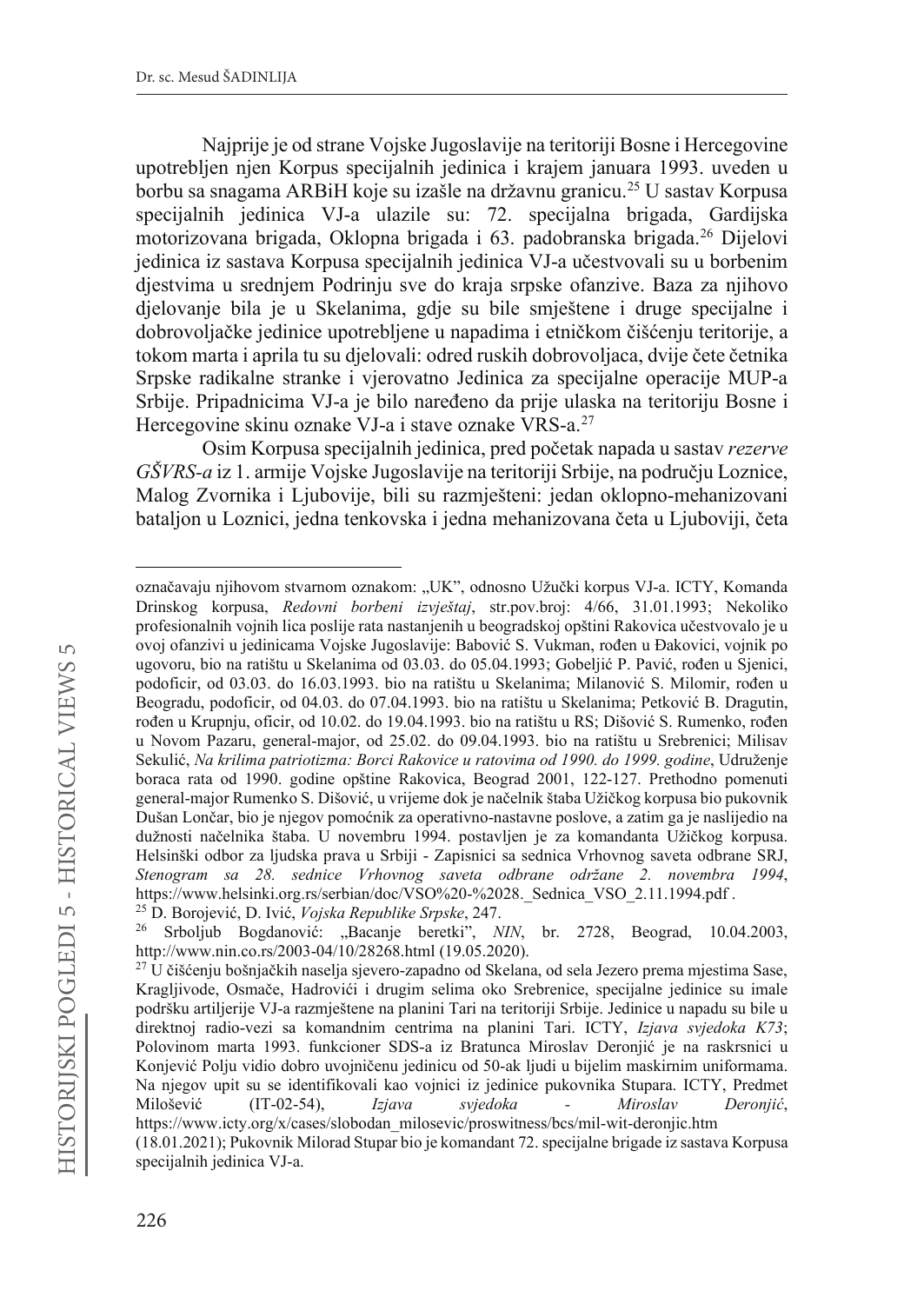vojne policije i izviđačka četa u Malom Zvorniku, inžinjerijska četa u Malom Zvorniku i Ljuboviji. Kao artiljerijska podrška dodijeljena im je po jedna baterija haubica 122 mm (M-38) u Ljuboviji i Radalju, baterija minobacača 120 mm i baterija lahkih raketnih lansera 128 mm u Ljuboviji. Komandno mjesto ove brigade,<sup>28</sup> kao i komandno miesto već pominiane OG "Drina" u to vrijeme nalazili su se u Ljuboviji, gdje je uspostavljeno i istureno komandno mjesto (IKM) 1. armije Vojske Jugoslavije. Naravno i logistička podrška Vojske Jugoslavije bila je velika.<sup>29</sup>

Iz pravca Skelana prema Jezeru i dalje prema Srebrenici, napadale su snage Užičkog korpusa (UK) iz sastava 2. armije Vojske Jugoslavije. One su do 30. januara 1993. stavile pod svoju kontrolu širi rejon sela Jezero. U borbenom izvještaju Komande Užičkog korpusa, koji je u mjestu Kaluđerske Bare potpisao niegov načelnik štaba pukovnik Dušan Lončar, a koji je dostavljen Operativnom centru 1. armije VJ-a i Komandi Drinskog korpusa VRS-a, navedeno je da su njegove snage razbile neprijatelja u rejonu Jezera i dostigle naređenu liniju, koju su u popodnevnim satima 31. januara planirale predati VRS-u i početi izvlačenje. Za korpusnu artiljerijsku grupu koja je pružala podršku snagama u napadu naznačeno je da ostaje na svojim položajima na desnoj obali Drine odakle će "i dalje vršiti podršku snagama VRS po planu i zahtevu".30

Napadi Užičkog korpusa na pomenutom pravcu bili su snažni i izvedeni nadmoćnim snagama, pa se računalo sa sigurnim uspjehom. Komandant UK-a, general Dragoljub Ojdanić je već 29. januara obavijestio GŠVRS-a i Komandu DK-a da će njegova jedinica svoju napadnu operaciju na teritoriji Bosne i Hercegovine izvoditi do podneva 31. januara, te da će dostignute položaje prije predaje VRS-u zapriječiti protiv-pješadijskim minama. Istima je dato na znanje da pripreme ekipe za asanaciju bojišta, jer je na već savladanom terenu ostao veliki broj leševa, kao i da se u sastav tih ekipa obavezno uključe novinari i snimatelji "u cilju prikupljanja dokaza potrebnih za korišćenje u propagandne svrhe i dokumentovanje zločina nad srpskim narodom".<sup>31</sup> Ovo nastojanje da se leševi stradalih civila i vojnika, koji su na terenu Bosne i Hercegovine ostali iza jednica Vojske Jugoslavije u napadu, iskoriste u svrhe propagande imalo je sve manje uspjeha kako je operacija odmicala i kako su razmjere stradanja bošnjačkog stanovništva, koje je bilo žrtva etničkog čišćenja i čija su naselja bila mete ovih napada, postale vidljivije. Polovinom marta Komanda Drinskog

<sup>28</sup> Izvještaj Komande DK-a koji daje ove podatke ne navodi o kojoj brigadi Vojske Jugoslavije je riječ. Prema teritorijalnoj pripadnosti i poziciji u rasporedu komandnih mjesta u Ljuboviji, moguće je da se radi o dijelovima 2. mehanizovane brigade iz Valjeva, koja se nalazila u organskom sastavu Mehanizovanog korpusa 1. armije Vojske Jugoslavije. U prilog ovoj pretpostavci ide i podatak da su dijelovi ove brigade učestvovali u "obezbeđenju granice u periodu januar - april 1993. godine".<br>B. Dimitrijević, Jedinice Garnizona Valjevo 1945-2005, 85.

<sup>&</sup>lt;sup>29</sup> ICTY, Komanda Drinskog korpusa, *Izvještaj o rezervama VRS*, str.pov.broj: 01/4-49, 24.01.1993.

<sup>30</sup> ICTY, Komanda UK, str.pov.broj: 173-17/3, 31.01.1993.

<sup>&</sup>lt;sup>31</sup> ICTY, Komanda Užičkog korpusa, Obaveštenje o daljem korištenju Užičkog korpusa, str.pov.broj: 174-2, 29.01.1993.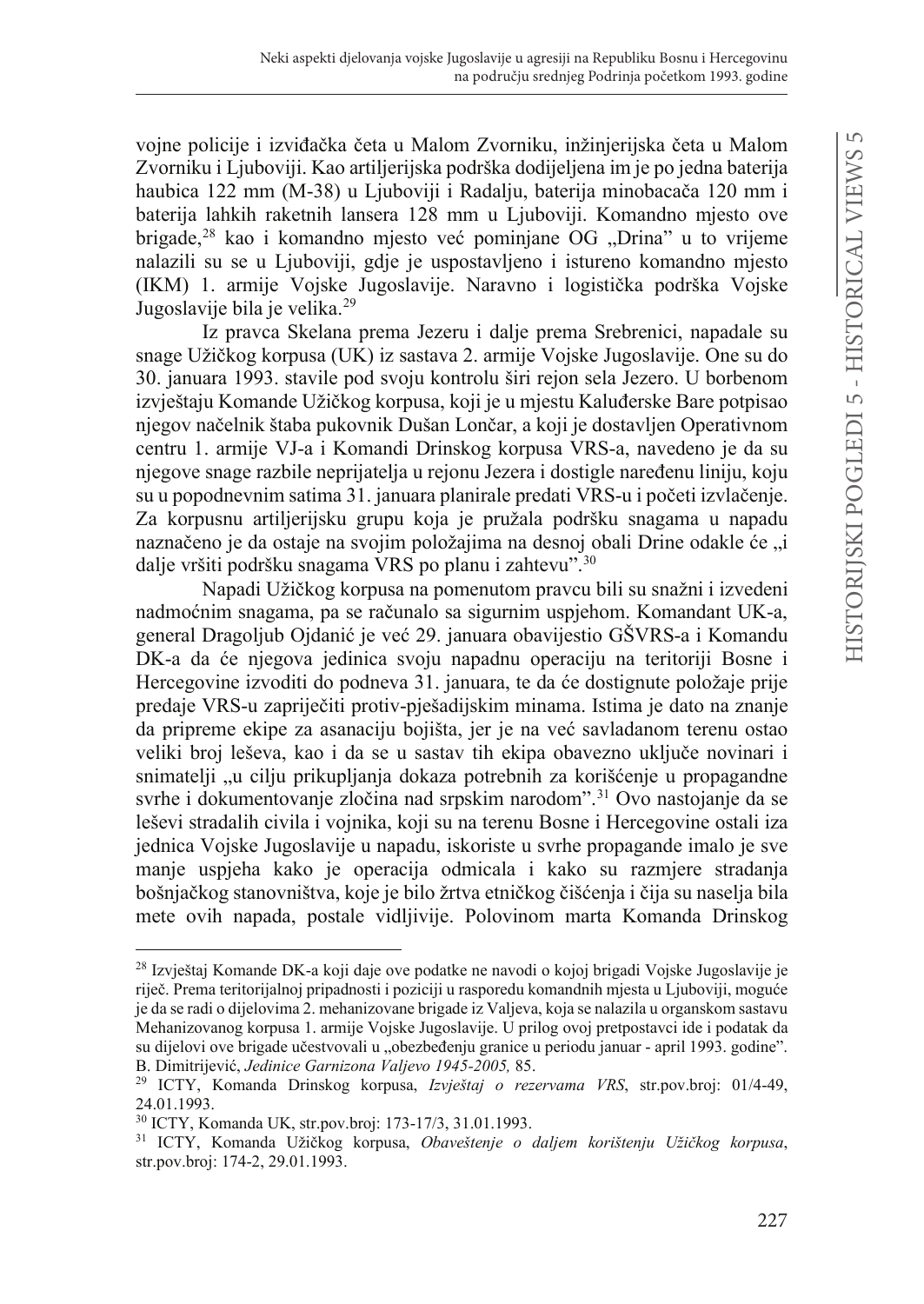korpusa je zločine protiv civilnog stanovništva proglasila tajnim vojnim podacima i u cilju sprječavanja njihovog oticanja, kao i u cilju "sprečavanja širenja dalje medijske satanizacije Srba i smanjenja količine informacija u svetskim medijima o "stradanju" muslimana u širem regionu Srebrenice", naredila obavieštajno-bezbiednosnim organima Zvorničke i Bratunačke brigade da po svaku cijenu ne dozvole ulazak bilo kojeg stranog novinara na teritoriju Republike Srpske, tj. u zonu odgovornosti Drinskog korpusa.32 U aprilu je ova stroga restrikcija ponovo vraćena na postavke preferiranja sebi sklonih izvještača i obezbjeđenje istima ekskluzivnog pristupa osvojenim teritorijama u srednjem Podriniu.<sup>33</sup>

Napadi srpskih snaga su nastavljeni i u prvoj polovini februara vođene su vrlo intenzivne borbe u kojima su snage ARBiH i pored uporne odbrane postepeno gubile položaje i teritoriju. Glavni štab VRS-a je odlučio ostvarene uspjehe na bojištu pretvoriti u zamajac završne faze ofanzive u srednjem Podrinju, kodnog imena "UDAR", i iskoristiti procjenjene slabosti snaga ARBiH "sadržane u izgladnjelosti, opterećenosti velikim masama civilnog stanovništva u zbjegovima, problemima u snabdijevanju". Takođe se računalo na razvučenost ukupnih snaga ARBiH u borbama na dva fronta, što se odnosilo na prethodnog mjeseca započeti sukob ARBiH sa Hrvatskim vijećem obrane (HVO), na procjenu da rukovodstvo Republike Bosne i Hercegovine postepeno gubi podršku međunarodne javnosti, kao i na njegove unutrašnje slabosti. Stoga je donijeta odluka da se uvođenjem svježih snaga Drinskog korpusa, 1. krajiškog korpusa i *rezervi Glavnog Štaba VRS*, glavnim snagama što prije razbiju i unište snage ARBiH na prostoru Cerske, Konjević Polja i Srebrenice, a pomoćnim snagama spriječi uspostava koridora Cerska - Kalesija - Tuzla i ovladavanje lijevom obalom Drine od Foče do Zvornika.<sup>34</sup>

U završnoj fazi ofanzive *rezerve Glavnog štaba Vojske Republike Srpske*, odnosno snage Vojske Jugoslavije, imale su znatno veći neposredni i posredni angažman, kao i ulogu objedinjavanja rukovođenja i komandovanja operacijom. Za tu svrhu formirana je Operativna grupa "Romanija", na čijem je čelu bio komandant Užičkog korpusa Vojske Jugoslavije general-major Dragoljub Ojdanić.<sup>35</sup> Sastav OG "Romanija" na osnovu dostupnih izvora nije moguće u potpunosti precizno rekonstruisati. Sam naziv operativne grupe, kao i njoj potčinjenih taktičkih grupa, bio je evidentan manevar u operativnom

<sup>&</sup>lt;sup>32</sup> ICTY, Komanda Drinskog korpusa - Odjeljenje za OB poslove, Organu za OB poslove Zvorničke *i Bratunačke lpbr*, str.pov.broj: 18/926, 18.03.1993.

<sup>33</sup> ICTY, VP 7042 Bratunac, *Zamolnica*, pov.broj: 01-575-194/93, 08.04.1993; VP 7042 bila je Bratunačka laka pješadijska brigada DK-a. Zamolnica je upućena "organima bezbjednosti Srbije" da licima: Fioni Llyd - Davies i Milanu Kosanoviću, koji imaju odobrenje Vrhovne komande da snimaju "genocid nad srpskim narodom", omoguće kretanje teritorijom Srbije, jer im kretanje bosanskom stranom na relaciji Bratunac - Skelani nije bilo bezbjedno. Ova lica bi u svojoj misiji bila smještena u Lovačkom domu u Ljuboviji i trebala su svakodnevno dolaziti na rad u Bratunac. <sup>34</sup> ICTY, GŠ VRS, *Borbeno naređenje*, str.pov.broj: 02/2-135, 15.02.1993.

<sup>35</sup> ICTY, OG Romanija, Pov.broj: 9-1, 08.03.1993.; OG Romanija, str.pov.broj: 69-1, 04.04.1993; M. Šadinlija, *Između pravde i realpolitike*, 385-386.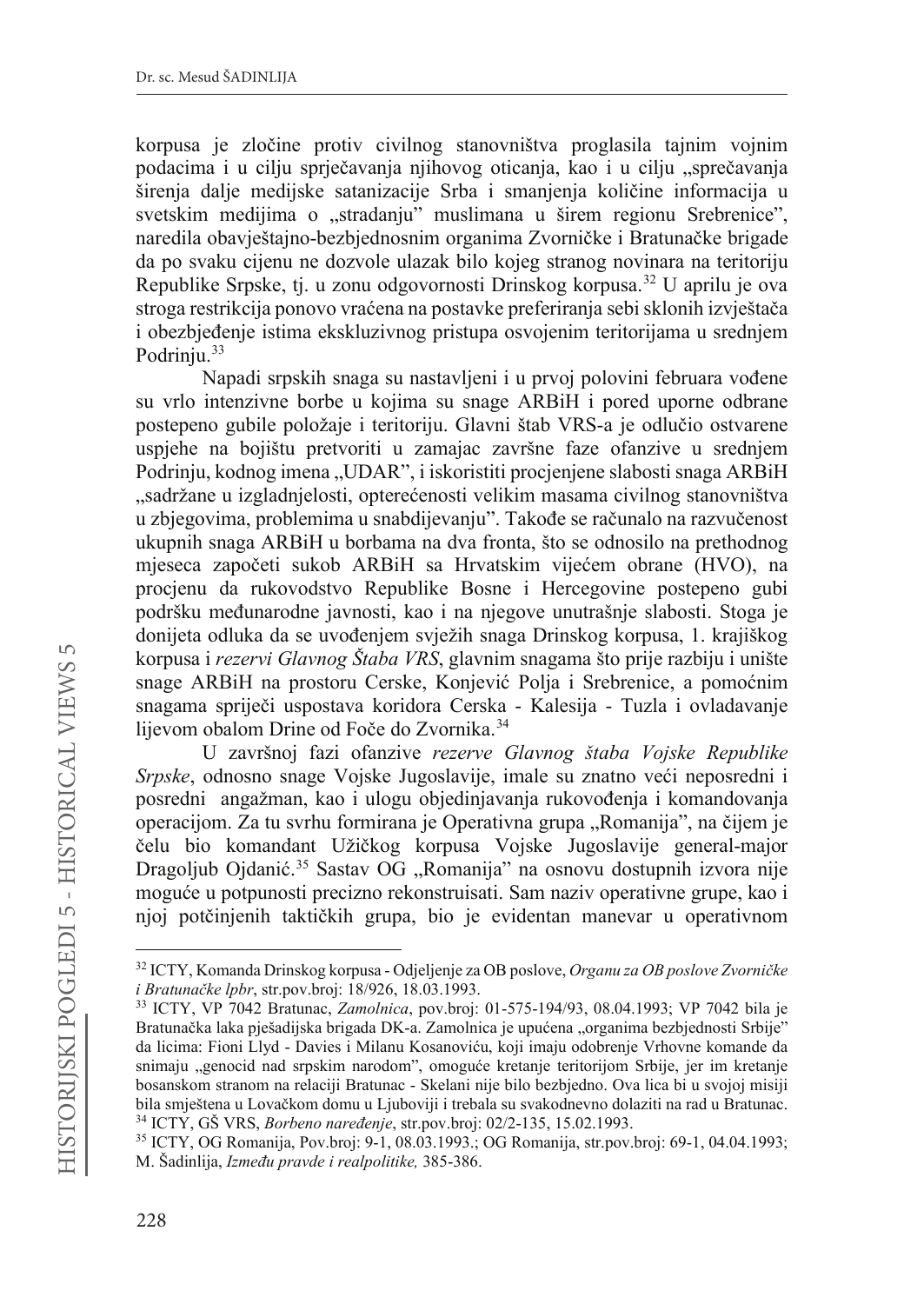maskiranju agresorskog djelovanja Vojske Jugoslavije na teritoriji Bosne i Hercegovine. Funkciju komande operativne grupe imala je nesumnjivo Komanda Užičkog korpusa. Pod komandom generala Ojdanića i njegove operativne grupe u toku operacije djelovalo je pet taktičkih grupa (TG). Od snaga Drinskog korpusa formirana je TG-2 i njom je neposredno komandovao komandant DK-a pukovnik Milenko Živanović.<sup>36</sup>

Osim pod Komandom Užičkog korpusa, odnosno OG "Romanija", rukovođenje i komandovanje je objedinjavano i na višem nivou. General Ojdanić je komandantima potčinjenih taktičkih grupa TG-1, TG-2 i TG-4 prenio naređenje Generalštaba Vojske Jugoslavije da 21. marta 1993. prisustvuju sastanku u GŠVJ u Beogradu. To nije bio prvi sastanak ovog sastava, vrste i namjene, jer je general Ojdanić vrijeme i mjesto održavanja zakazao pozivajući se na prethodni sastanak. Komandanti su iz očitih konspirativnih razloga obavezno morali doći u civilnom odijelu.<sup>37</sup> Jedno naređenje GŠVRS-a napisano dan ranije omogućava precizniju identifikaciju učesnika, vremena, mjesta i teme sastanka. Komandantima IBK-a i DK-a je naređeno da se 21. marta jave u "prolaznu sobu" GŠVJ-a u Beogradu i da načelniku GŠVJ-a iznesu presjek situacije u svojim zonama odgovornosti i zamisao za dalja dejstva sa težištem na prostoru Majevice (na pravcu Teočak - Osmaci) ali tako da napad srpskih snaga počne iz šireg rejona Zvornika ka Majevici.<sup>38</sup> Iz navedenog je jasno da su, uz već identfikovanu TG-2, jednu od dvije preostale taktičke grupe čiji su komandanti pozvani 21. marta u Beograd, vjerovatno TG-1, činile snage iz sastava IBK-a i da je na čelu ove taktičke grupe bio komandant IBK-a. U jednom borbenom naređenju DK-a datiranom na dan beogradskog sastanka navedeno da IBK nastavlja planski i u sadejstvu sa snagama DK-a i *rezervom Glavnog štaba VRS* napadati pravcem Teočak - Gudski vis - Završje, sa zadatkom da obuhvatnim manevrom odsječe i uništi snage ARBiH u rejonu Teočaka, Krstaca i Snježnice, spoji se sa snagama DK-a i *rezervom Glavnog štaba VRS*, a zatim energično produži napad i izbije na liniju Stolice - Kalesija.39 Iz postavljenih zadataka i zadate teme za referisanje načelniku GŠVJ-a jasno je da je jedna od taktičkih grupa čiji su komandanti pozvani radi planiranja napadnih dejstava iz pravca Zvornika prema Majevici, vjerovatno TG-4, bila iz sastava Vojske Jugoslavije. U pogledu ostale dvije taktičke grupe potčinjene OG "Romanija", odnosno komandantu Užičkog korpusa Vojske Jugoslavije, sasvim je izvjesno da se naziv jedne od njih, čija su okosnica bile jedinice Vojske Jugoslavije, prvenstveno iz

<sup>36</sup> U sastavu TG-2 bili su: dva bataljona Zvorničke lpbr, dva bataljona 1. birčanske pbr, 2. birčanska lpbr, Jurišni odred Vlasenica iz Jurišne brigade, Jurišni odred Zvorničke brigade sa jedinicama specijalne namjene pod komandom ptpukovnika Grujičića, Bratunačka lpbr i "brigada Mauzer".<br>ICTY, Komanda TG-2. *Izvještaj*, str.pov.broj: 19/14-123, 07.03.1993.

<sup>&</sup>lt;sup>37</sup> ICTY, OG Romanija, str.pov.broj: 34-1, 20.03.1993.<br><sup>38</sup> ICTY, GŠVRS, *Naređenje*, str.pov.broj: 02/2-264, 19.03.1993.

<sup>&</sup>lt;sup>39</sup> ICTY, Komanda Drinskog korpusa, *Borbeno naređenja za dalja dejstva*, str.pov.broj: 01/5-165, 21.03.1993.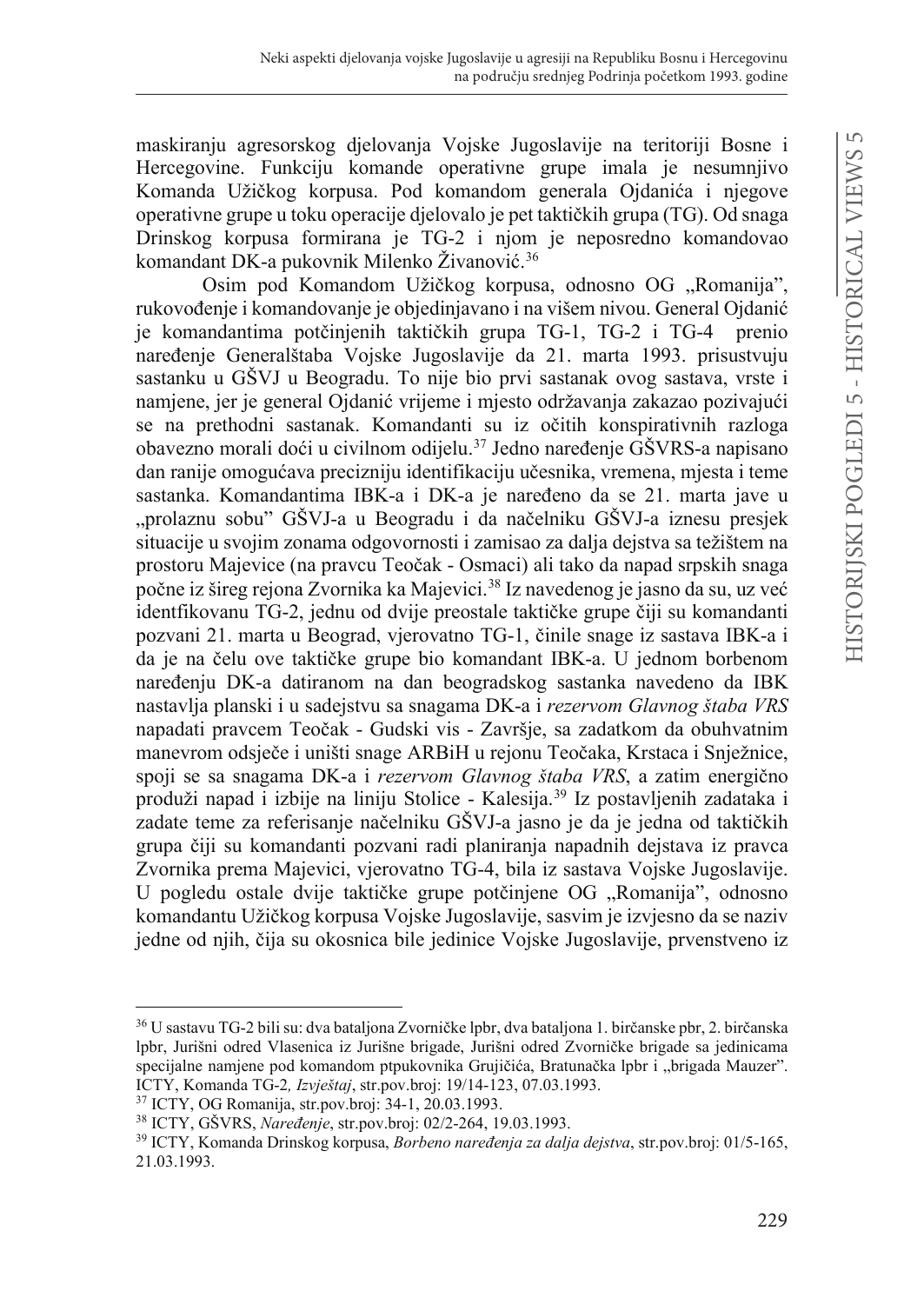sastava Užičkog korpusa, odnosio na snage koje su vršila napadna dejstva iz pravca Skelana prema Srebrenici.

Vojska Jugoslavije je tokom operacije u Podrinju neposredno snabdijevala srpske snage materijalno-tehničkim sredstvima i preko OG "Romanija" vršila kontrolu njihovog utroška.<sup>40</sup> To je, uz neposredno učešće *rezervi GŠVRS-a*, omogućavalo srpskim snagama da nastave i kontinuirano pojačavaju intenzitet napadne operacije. Početkom marta ušle su u Cersku, sredinom marta zauzele Konjević Polje i svoja nastojanja usredsredile na zauzimanje Srebrenice, prema kojoj su se povlačile snage ARBiH i velika masa civilnog stanovništva.41 Komandant snaga UNPROFOR-a francuski general Filip Morion je 11. marta ušao u Srebrenicu gdje mu okupljena masa naroda nije dopuštala da ode, sve dok im 13. marta nije rekao da su pod zaštitom UN-a i da ih on nikada neće napustiti.<sup>42</sup>

Srpske snage su početkom aprila zauzele Zeleni Jadar, i nastavile postepeno potiskivati ARBiH prema gradskom području Srebrenice. Do 15. aprila ovladale su dominantnim objektima na manje od dva kilometra od centra grada, u koji su pokušale ući 16. aprila i bile u posljednjem očajničkom protivnapadu boraca ARBiH odbačene, što je spriječilo njegov potpuni pad. Ishod ovih posljednjih borbi na ulicama Srebrenice, pod vedrim nebom i kanonadom artiljerijskih i raketnih projektila, čekale su desetine hiljada izbjeglih civila.43 Savjet bezbjednosti UN-a je 16. aprila usvojio Rezoluciju 819, u kojoj je osuđena i odbačena promišljena aktivnost strane bosanskih Srba da silom izvrši evakuaciju civilnog stanovništva iz Srebrenice i okolnih područja, kao i drugih područja Republike Bosne i Hercegovine u sklopu cjelokupne gnusne kampanje "etničkog čišćenja". Rezolucija je zahtjevala da se sve strane, i svi oni kojih se to tiče, ophode prema Srebrenici i okolnom području kao sigurnoj zoni koja mora biti pošteđena svakog oružanog napada ili bilo kojeg neprijateljskoga čina, te da se odmah prekinu svi oružani napadi od strane paravojnih jedinica bosanskih Srba na Srebrenicu i njihovo trenutno povlačenje iz područja oko Srebrenice. Postavljen je i zahtjev da Savezna Republika Jugoslavija (Srbija i

<sup>&</sup>lt;sup>40</sup> Komanda OG "Romanija" tražila je od potčinjenih taktičkih grupa u srednjem Podrinju da joj dostave pregled utroška municije po vrstama od početka borbenih dejstava u okviru operativne grupe. ICTY, Komanda OG "Romanija", str.pov.broj: 33-1, 20.03.1993; Samo TG-2, odnosno snage DK-a angažovane u napadnim dejstvima "UDAR", potrošile su municije "iz posebnog izvora", što se odnosi na Vojsku Jugoslavije: 3.636 mina za MB 60 mm, 4.661 mina za MB 82 mm, 584 mina za MB 120 mm, 1.657 granata za različite modele topa kalibra 76 mm, 11.432 metka za PAT 20 mm, 9.000 projektila za PAT 30 mm, 56 raketa 128 mm, 94 rakete "Zolja", 30 raketa "Osa". ICTY, Komanda TG-2, *Redovni borbeni izvještaj*, str.pov.broj: 01/4-174, 20.03.1993.

<sup>&</sup>lt;sup>41</sup> M. Šadinlija, *Između pravde i realpolitike*, 387-389.

<sup>42</sup> ICTY, Generalna skupština UN, *Pad Srebrenice: Izvještaj generalnog sekretara u skladu sa* 

<sup>&</sup>lt;sup>43</sup> U Srebrenici se tih dana našlo oko 22.000 ljudi. Broj stanovnika cijeloj enklavi bio je ukupno oko 54.000, od čega su oko 20.000 bili domicilni, a ostalo izbjeglice. M. Šadinlija, *Između pravde i realpolitike,* 390-392.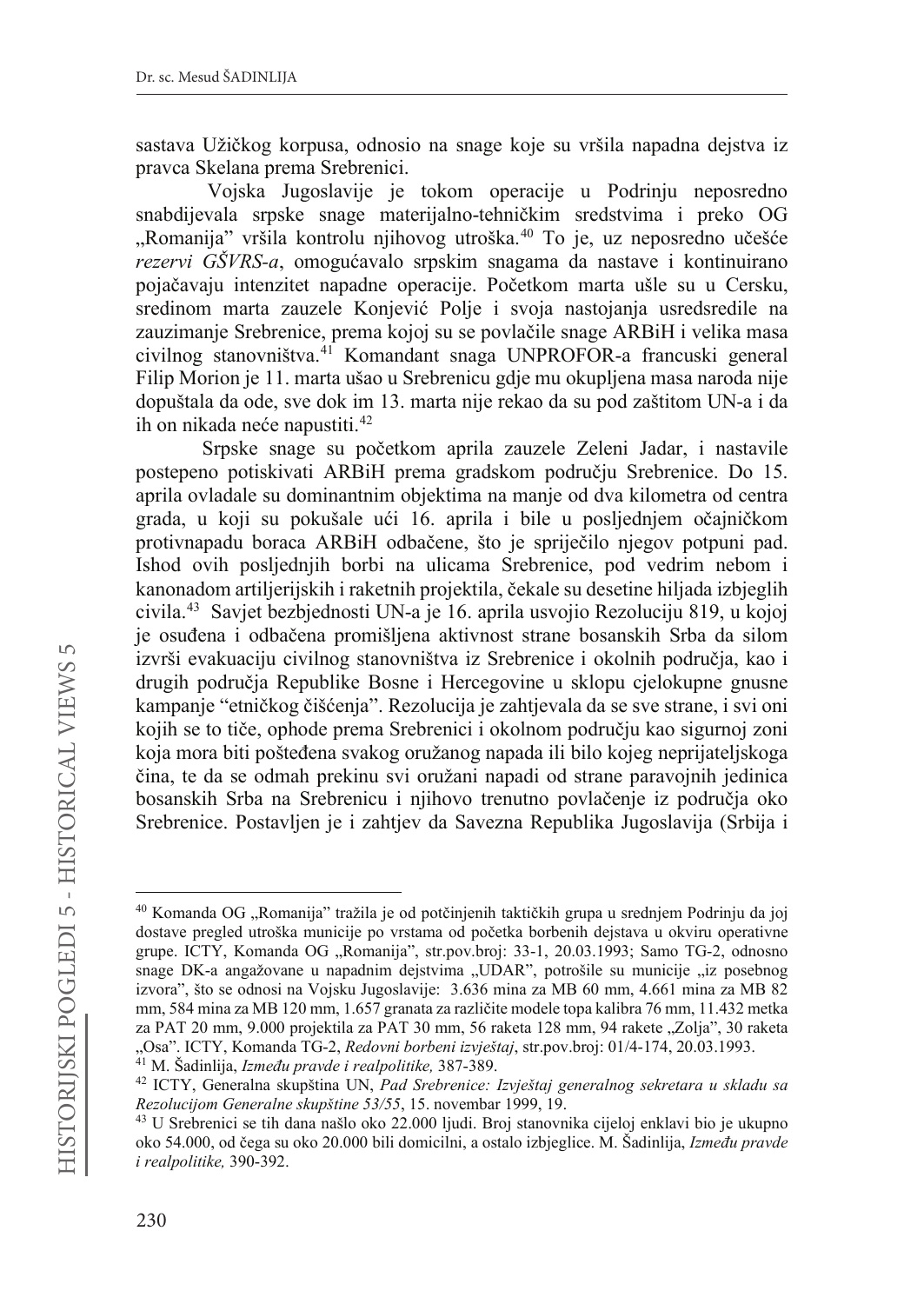Crna Gora) odmah prekinu da dostavljaju vojno naoružanje, opremu i usluge paravojnim jedinicama bosanskih Srba u Republici Bosni i Hercegovini.44

U citiranoj rezoluciji UN-a ne pominje se, osim njene logističke podrške, i direktno učešće Vojske Jugoslavije u agresiji na Bosnu i Hercegovinu, koje je od početka 1993. pa do okončania ofanzive u srednjem Podrinju bilo masovno i intenzivno. Kada su snage ARBiH potisnute do neposrednih prilaza gradskom području Srebrenice, njihovo dalje učešće na ovom dijelu ratišta nije više bilo neophodno.

Posredovanjem UNPROFOR-a, generali Ratko Mladić i Sefer Halilović 17. aprila su potpisali Sporazum o demilitarizaciji Srebrenice, koji je predviđao potpuni prekid vatre i zamrzavanje svih borbenih aktivnosti na dostignutim linijama i raspoređivanje snaga UNPROFOR-a.<sup>45</sup> Demilitarizacija Srebrenice trebala je biti izvršena 72 sata nakon dolaska snaga UNPROFOR-a u grad, stavljanjem sveg naoružanja i municije na području grada pod njihovu kontrolu, što je i realizovano u dogovorenom roku, pa je UNPROFOR izdao saopćenje u kojem se navodi da su do podneva 21. aprila završili zadatak demilitarizacije grada.46

## Zaključak

Uoči referenduma o nezavisnosti, za koji se smatralo da će biti vjerovatna nulta tačka početka širih sukoba na području Bosne i Hercegovine, upućen je jedan oklopni bataljon iz sastava 336. motorizovane brigade JNA na područje Zvornika. Početkom aprila cijela ova brigada predislocirana je u srednje Podrinje, gdje je pojačana jednim mehanizovanim bataljonom sa teritorije Srbije i gdje je postala nosilac borbenih dejstava i organizacije Vojske Srpske Republike Bosne i Hercegovine u ovoj regiji, uključivši u svoj organski sastav sve srpske naoružane formacije. U početnoj fazi agresije, funkcije rukovođenja i komandovanja nad ovim snagama, kao i nad drugim regularnim i neregularnim jedinicama koje su upućivane ili su djelovale sa teritorije Srbije, obavljala je Operativna grupa "Drina", čije je komandno mjesto bilo u Gučevu, kasnije u Valjevu, i koja je predstavljala formaciju pod komandom beogradske vojne oblasti, kasnije 1. armije Vojske Jugoslavije.

Sadržaj Vens-Ovenovog mirovnog plana, po kojem je većina teritorije bosanskog Podrinja trebala ući u sastav jedne od provincija sa bošnjačkom etničkom većinom, potakao je srpsko rukovodstvo da naredi VRS-u da prisili snage ARBiH u Podrinju da zajedno sa "muslimanskim stanovništvom napusti

<sup>&</sup>lt;sup>44</sup> Rezolucije Vijeća sigurnosti UN o Bosni i Hercegovini od rezolucije 713 od 25.09.91. do *rezolucije 1004 od 12.07.95*, (ur. Fahrudin Avdić), Press - centar ARBiH, Sarajevo 1995, 62-64.

<sup>45</sup> ICTY, ŠVK OS RBiH, *Sporazum o demilitarizaciji Srebrenice*; GŠ VRS, *Prekid vatre i postupak oko Srebrenice*, str.pov.broj: 03/8-9, 18.04.1993. 46 ICTY, Generalna skupština UN, *Pad Srebrenice: Izvještaj generalnog sekretara u skladu sa* 

*Rezolucijom Generalne skupštine 53/55*, 15. novembar 1999, 30.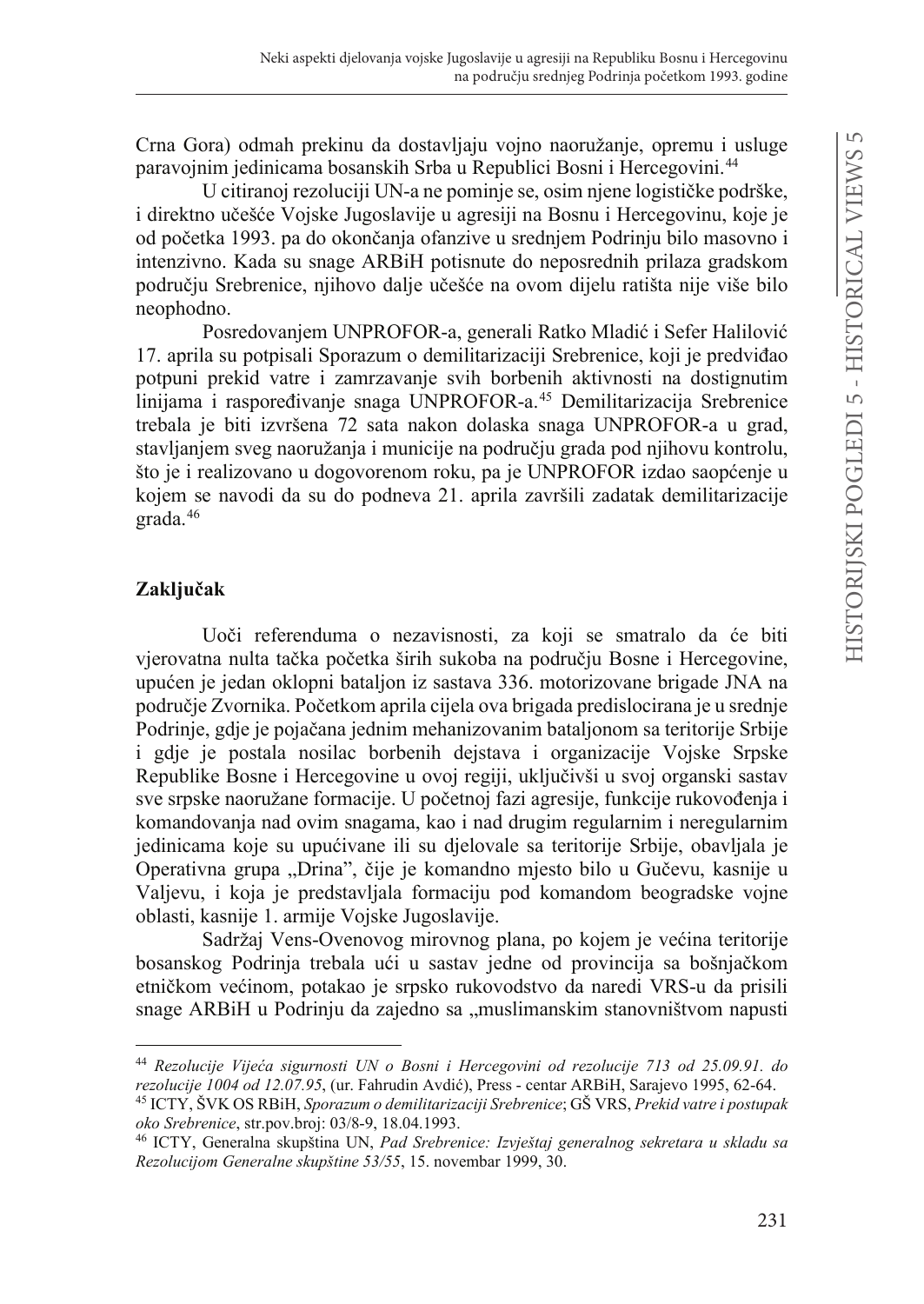prostore Birača, Žepe i Goražda". S tim ciljem ofanzivna dejstva srpskih snaga u tri sukcesivne faze kodnih naziva: "PROBOJ", "PESNICA" i "UDAR", započela su tokom novembra i okončana sporazumom o demilitarizaciji Srebrenice u aprilu 1993. godine.

Uprkos značajnim angažovanim snagama VRS-a, ofanziva "PROBOJ" nije tekla prema planu, a snage Armije Republike Bosne i Hercegovine su tokom decembra u kontraudarima oslobodile veliki broj naseljenih mjesta, i u prvoj trećini januara 1993. ovladale srpskim uporištima u zahvatu komunikacije Bratunac - Kravica, čime su fizički povezale sve dijelove slobodne teritorije.

Tada je pokrenuta nova faza ofanzive kodirana nazivom "PESNICA", čiji je nosilac bio Drinski korpusa sa ojačanjima iz ostalih korpusa VRS-a, koja je trajala do 20. januara i osim relativne stabilizacije srpske odbrane Bratunca, nije ostvarila postavljene ciljeve. S druge strane snage Armije Republike Bosne i Hercegovine izbile su na dio državne granice sa Srbijom u rejonu Skelana.

Zbog toga je isplanirana i pokrenuta završna faza ofanzive, kodirana nazivom "UDAR". U borbena dejstva na teritoriji Bosne i Hercegovine u ovoj fazi neposredno se uključila Vojska Jugoslavije. Iz pravca Bratunca prema Srebrenici zadejstvovane su snage iz sastava Operativne grupe "Drina" i dijelovi drugih jedinica 1. armije Vojske Jugoslavije, koja je u Ljuboviji uspostavila svoje istureno komandno mjesto. U srednjem Podrinju su borbeno djelovali i dijelovi Korpusa specijalnih jedinica Vojske Jugoslavije, za vrijeme ofanzive stacionirani u rejonu Skelana, uz koje i iza kojih su u prljavim operacijama etničkog čišćenja teritorije operisale ruske i srpske neregularne dobrovoljačke jedinice. Sa te strane, iz pravca Skelana prema Srebrenici djelovale su i snage iz sastava Užičkog korpusa 2. armije Vojske Jugoslavije.

U cilju operativnog maskiranja oružane agresije rukovođenje i komandovanje zadejstvovanim srpskim snagama u srednjem Podrinju, tokom marta i početkom aprila objedinjeno je pod privremenom formacijom Operativne grupe "Romanija", na čijem čelu je bio komandant Užičkog korpusa Vojske Jugoslavije, i pod čijom komandom su djelovale snage iz organskog sastava Vojske Jugoslavije i VRS-a strukturirane u pet taktičkih grupa.

Nakon što su snage Armije Republike Bosne i Hercegovine bile potisnute sa većeg dijela teritorije i zajedno sa masom bošnjačkih civila sabijene na šire gradsko područje Srebrenice, jedinice Vojske Jugoslavije mogle su biti povučene na teritoriju svoje države. Ofanziva je okončana potpisivanjem sporazuma o demilitarizaciji Srebrenice 17. aprila 1993. godine.

#### **Summary**

On the eve of the referendum on independence, which was considered to be the probable zero-point for the beginning of broader conflicts on the territory of Bosnia and Herzegovina, one armed battalion from the composition of the 336th Motorized brigade of the Yugoslav People's Army was directed to the area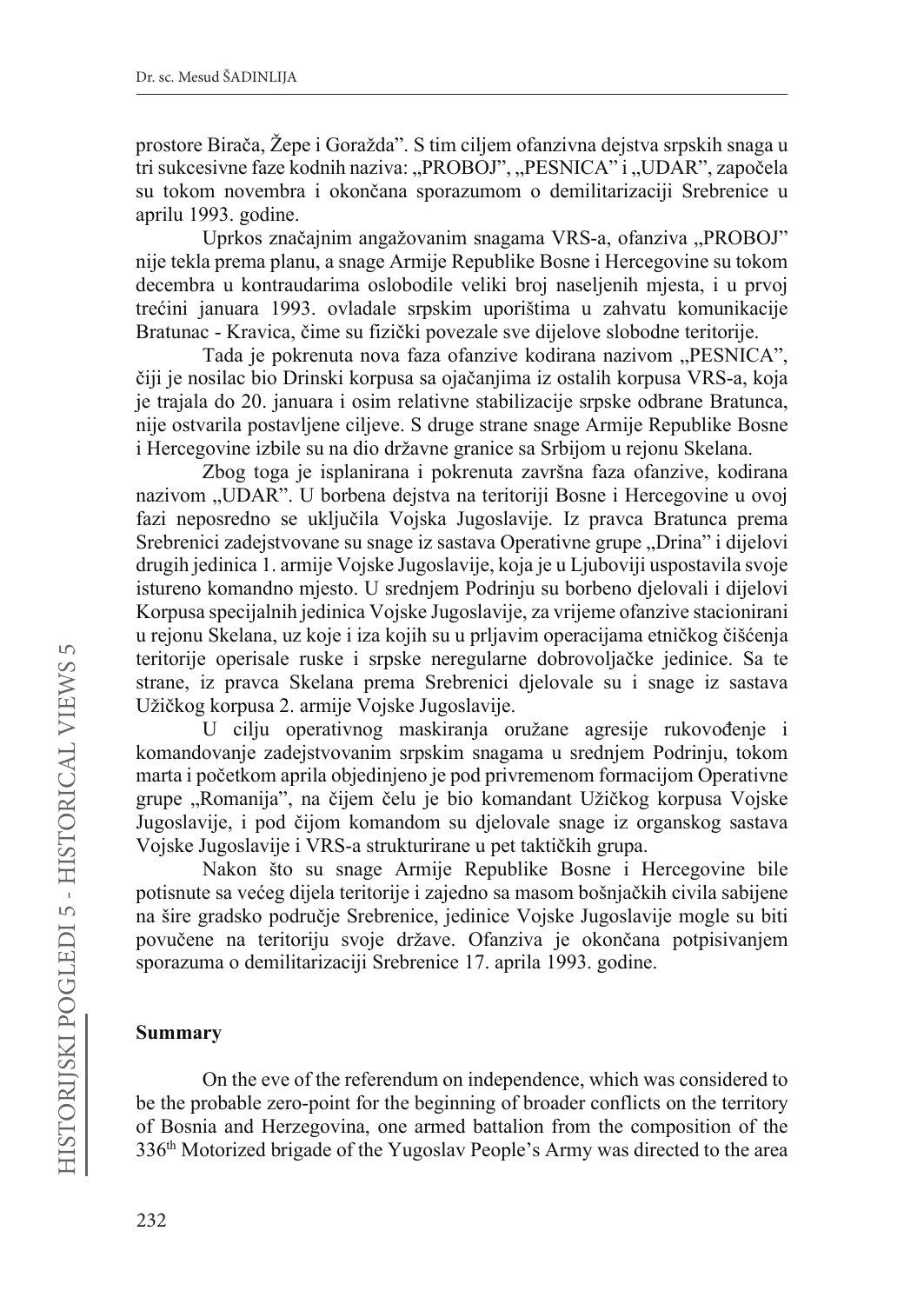of Zvornik. In the beginning of April, this brigade was dislocated to Central Podrinje, where it was reinforced with one mechanized battalion from the territory of Serbia and where it became the bearer of battle activities and organization of the Army of the Serb Republic of Bosnia and Herzegovina in this region, including in its organic composition all Serb armed formations. In the initial phase of aggression, the function of leading and commanding these forces, as well as other regular and irregular units which were directed or acted from the territory of Serbia, was conducted by the Operative group "Drina", which had its command post in Gučevo, later in Valjevo, and which represented a formation under the command of the Belgrade military zone, later the  $1<sup>st</sup>$  Army of the Yugoslav Army.

The contents of the Wance-Owen peace plan, according to which the greater part of the Bosnian Podrinje was supposed to be included into one of the provinces with a Bosniak ethnic majority, encouraged the Serb leadership to order the Army of the Republika Srpska to force the Army of the Republic of Bosnia and Herzegovina in Podrinje to "leave the areas of Birač, Žepa and Goražde together with the Muslim population". With this goal the offensive activities of the Serb forces, organized into three successive phases codenamed: "PROBOJ" (Breakthrough), "PESNICA" (Fist) and "UDAR" (Assault), were begun during November and finished with the agreement on the demilitarization of Srebrenica in April 1993.

Despite the significant engaged forces of the Army of Republika Srpska, the offensive "PROBOJ" did not go according to plan, and during December the forces of the Army of the Republic of Bosnia and Herzegovina countered and liberated a large number of settled places, and in the first third of Januar 1993 gained control over Serb strongholds in the communication region of Bratunac – Kravica, thus physically connecting all parts of the liberated territory.

Then a new offensive was launched, codenamed "PESNICA", and its bearer was the Drina corps strengthened by forces from other corps of the Army of the Republika Srpska, which lasted until 20 January, and aside from the relative stabilization of the Serb defence of Bratunac, did not achieve its stated goals. On the other side, the forces of the Army of the Republic of Bosnia and Herzegovina arrived to the part of the state border with Serbia in the region of Skelani.

This is why a final offensive phase was planned and initiated, codenamed "UDAR". During this phase the Army of Yugoslavia directly joined the fighting in Central Podrinje on the territory of Bosnia and Herzegovina. From the direction of Bratunac towards Srebrenica the forces from the composition of OG "Drina" and parts of other units from the  $1<sup>st</sup>$  Army of the Yugoslav Army were active, which established a command outpost in Ljubovija. In Central Podrinje parts of the Special units corps of the Yugoslav Army also operated, and during the offensive they were stationed in the region of Skelani. Together with them and after them Russian and Serbian irregular voluntary units operated in the dirty operations of ethnic cleansing of territory. From that side, from the direction of